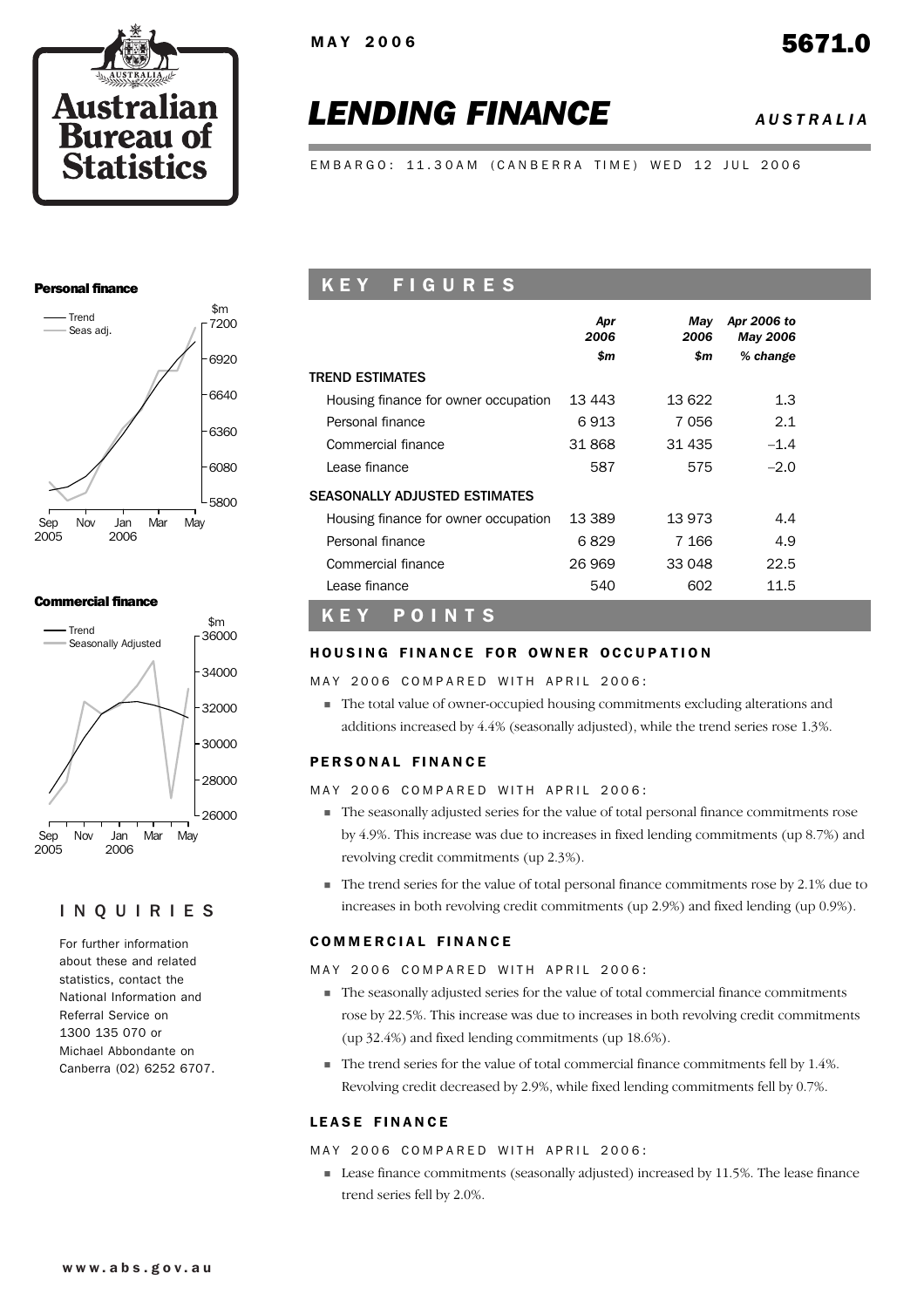## NOTES

| FORTHCOMING ISSUES    | <b>ISSUE</b>                                    | <b>RELEASE DATE</b> |  |  |  |  |
|-----------------------|-------------------------------------------------|---------------------|--|--|--|--|
|                       | June 2006                                       | 11 August 2006      |  |  |  |  |
|                       | <b>July 2006</b>                                | 11 September 2006   |  |  |  |  |
|                       | August 2006                                     | 13 October 2006     |  |  |  |  |
|                       | September 2006                                  | 13 November 2006    |  |  |  |  |
|                       | October 2006                                    | 12 December 2006    |  |  |  |  |
|                       | November 2006                                   | 17 January 2007     |  |  |  |  |
|                       |                                                 |                     |  |  |  |  |
| CHANGES IN THIS ISSUE | There are no significant changes to this issue. |                     |  |  |  |  |
|                       |                                                 |                     |  |  |  |  |
| ABBREVIATIONS         | million dollars<br>$_{\rm \$m}$                 |                     |  |  |  |  |
|                       | Australian Bureau of Statistics<br>ABS          |                     |  |  |  |  |
|                       | not elsewhere classified<br>n.e.c.              |                     |  |  |  |  |
|                       | Reserve Bank of Australia<br>RBA                |                     |  |  |  |  |
|                       |                                                 |                     |  |  |  |  |
|                       |                                                 |                     |  |  |  |  |

Dennis Trewin Australian Statistician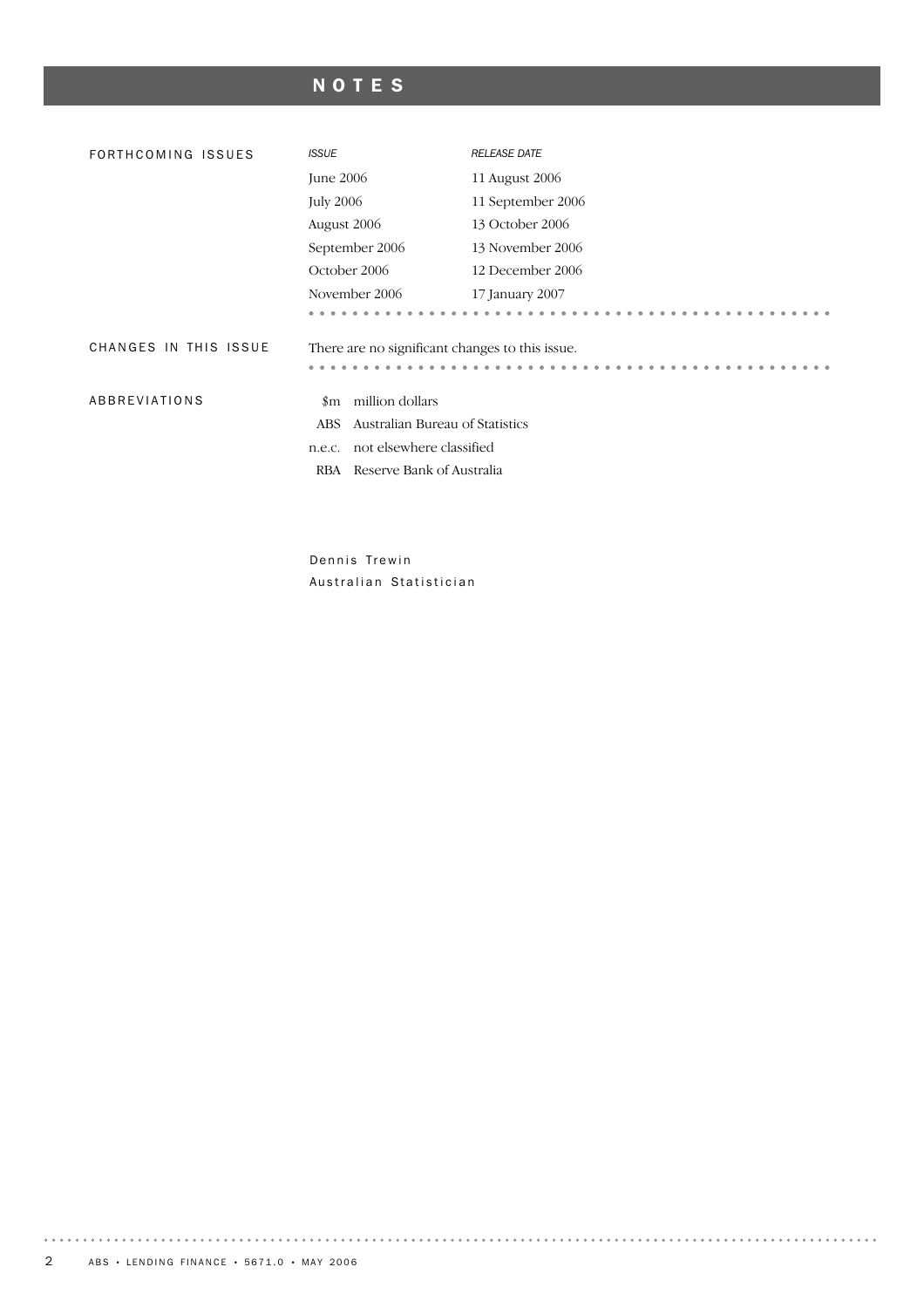## CONTENTS

|                   | page                                                                                                            |
|-------------------|-----------------------------------------------------------------------------------------------------------------|
|                   |                                                                                                                 |
|                   |                                                                                                                 |
| <b>ANALYSIS</b>   |                                                                                                                 |
|                   | Summary of findings expansion contained a state of findings expansion of findings expansion of the state of $5$ |
|                   |                                                                                                                 |
| <b>TABLES</b>     |                                                                                                                 |
|                   | 1                                                                                                               |
|                   | Housing and personal finance commitments, by lender, original $\dots \dots \dots 8$<br>2                        |
|                   | 3<br>Commercial and lease finance commitments, by lender, original 9                                            |
|                   | Personal finance commitments, by purpose (fixed loans), original 10<br>4                                        |
|                   | 5<br>Personal finance commitments, revolving credit stocks and flows,                                           |
|                   |                                                                                                                 |
|                   | Commercial finance commitments, by purpose (fixed loans), original 12<br>6                                      |
|                   | Lease and commercial finance commitments, stocks and flows, original 12<br>7                                    |
|                   | 8<br>Finance commitments for housing (owner occupation and                                                      |
|                   |                                                                                                                 |
|                   | Finance commitments for motor vehicles, original 14<br>9                                                        |
|                   | 10                                                                                                              |
|                   | 11<br>Commercial and lease finance commitments for plant and equipment,                                         |
|                   |                                                                                                                 |
|                   | Lease finance commitments for plant and equipment, original 17<br>12                                            |
|                   |                                                                                                                 |
| OTHER INFORMATION |                                                                                                                 |
|                   |                                                                                                                 |
|                   |                                                                                                                 |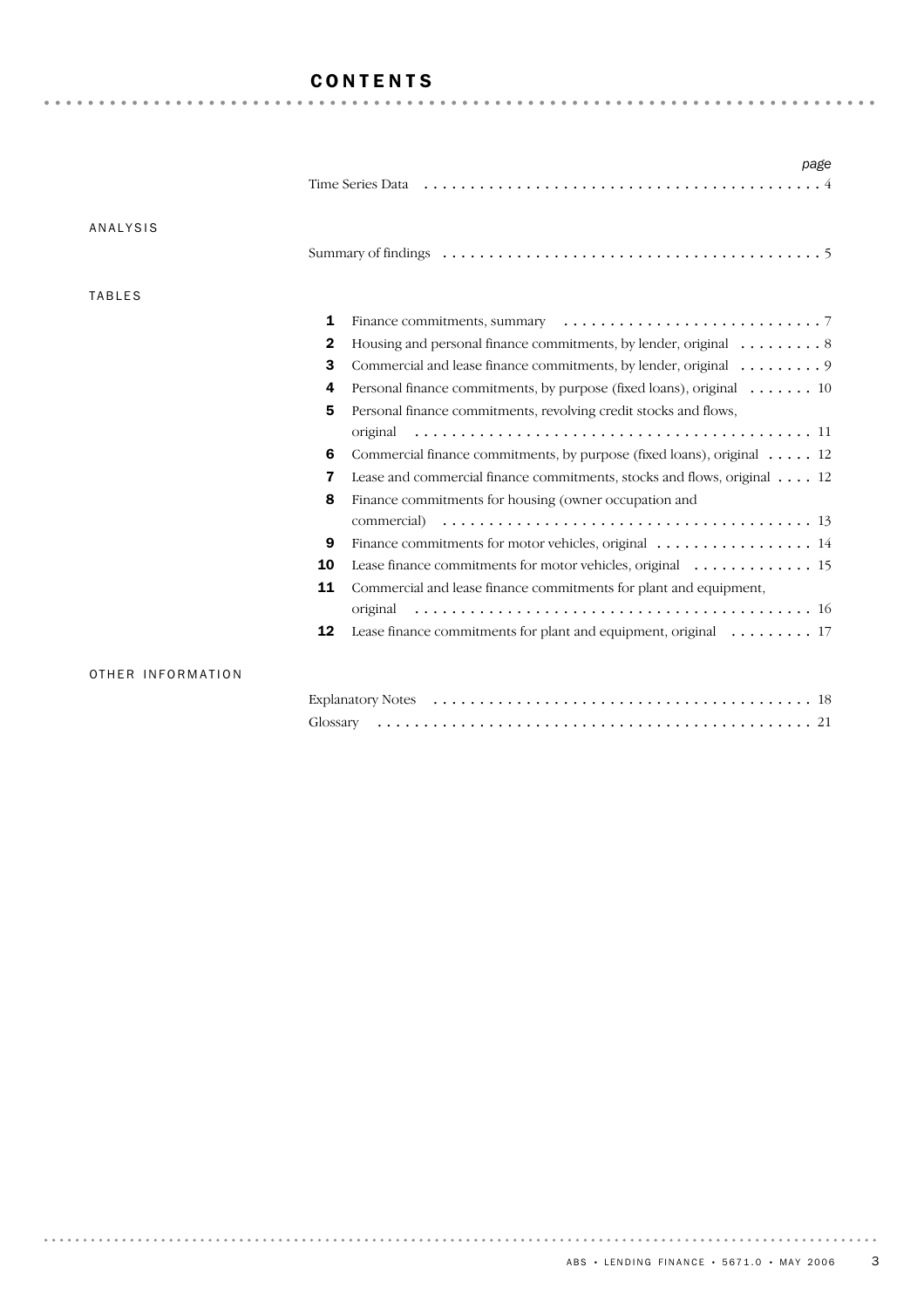## TIME SERIES DATA

| TIME SERIES DATA | Data available free on the ABS web site <http: www.abs.gov.au=""> include:</http:>                 |
|------------------|----------------------------------------------------------------------------------------------------|
|                  | • longer time series of tables in this publication, and                                            |
|                  | the following tables:                                                                              |
|                  | C1a. Commercial finance commitments (original, seasonally adjusted, trend)                         |
|                  | C1b. Commercial finance commitments, fixed loans and revolving credit                              |
|                  | C1c. Commercial finance commitments, fixed loans and revolving credit by<br>lender                 |
|                  | C1d. Commercial finance commitments, fixed loans by industry                                       |
|                  | C1e. Commercial finance commitments, revolving credit by industry                                  |
|                  | C2 to C9. Commercial finance commitments, fixed loans and revolving credit by                      |
|                  | state and territory                                                                                |
|                  | L1a. Lease finance commitments, summary (original, seasonally adjusted, trend)                     |
|                  | L1b. Lease finance commitments by purpose                                                          |
|                  | L1c. Lease finance commitments by purpose and lender                                               |
|                  | L1d. Lease finance commitments by industry                                                         |
|                  | L2 to L9. Lease finance commitments by purpose and state and territory                             |
|                  | OL1b. Operating lease finance commitments by purpose                                               |
|                  | OL1c. Operating lease finance commitments by lender                                                |
|                  | OL1d. Operating lease finance commitments by industry                                              |
|                  | OL2 to OL9. Operating lease finance commitments by purpose and state and<br>territory              |
|                  | P1a. Personal finance commitments, summary (original, seasonally adjusted,<br>trend)               |
|                  | P1b. Personal finance commitments, fixed loans and revolving credit                                |
|                  | P1c. Personal finance commitments, fixed loans and revolving credit by lender                      |
|                  | P2 to P9. Personal finance commitments, fixed loans and revolving credit by<br>state and territory |
|                  | 13 Lending Finance Seasonal Factors, By Purpose and Lender: Australia,                             |

January 1985 to May 2007.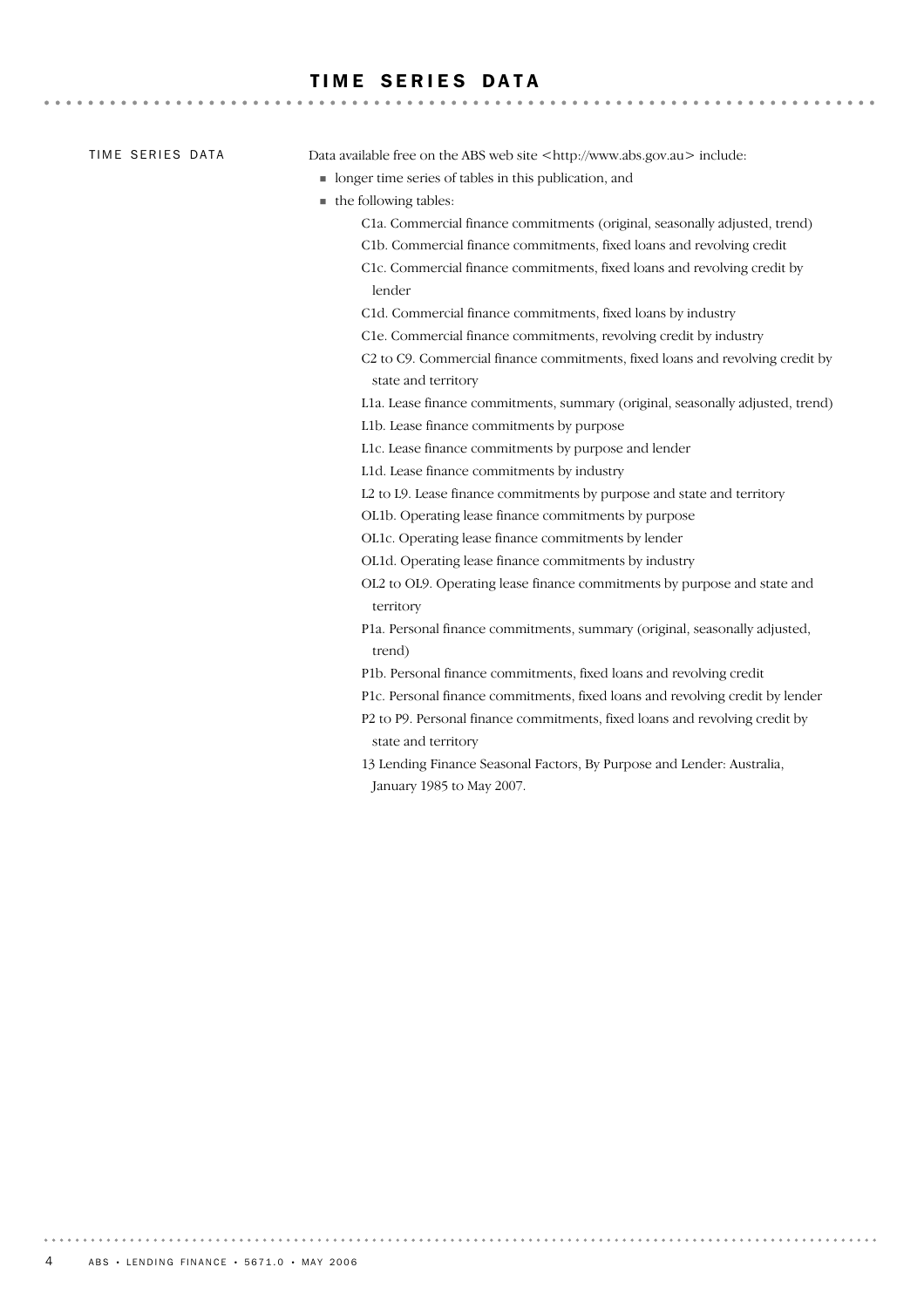## SUMMARY OF FINDINGS

. . . . . . . . . . . . . . . .

. . . . . . . . . . . . . . . . . . .

| HOUSING FINANCE FOR<br>OWNER OCCUPATION | The total value of owner occupied housing commitments excluding alterations and<br>additions increased by 4.4% (seasonally adjusted) in May 2006 compared with April 2006,<br>while the trend series rose 1.3%.<br>For further information, please refer to Housing Finance, Australia (cat. no. 5609.0).                                                 |             |
|-----------------------------------------|-----------------------------------------------------------------------------------------------------------------------------------------------------------------------------------------------------------------------------------------------------------------------------------------------------------------------------------------------------------|-------------|
| PERSONAL FINANCE                        | In seasonally adjusted terms, the value of total personal finance commitments rose by<br>4.9% in May 2006 compared with April 2006. This rise was due to a increases in fixed<br>lending commitments (up $8.7\%$ ) and revolving credit commitments (up $2.3\%$ ).<br>In trend terms, the value of total personal finance commitments rose by 2.1% in May |             |
|                                         | 2006. The trend series for revolving credit commitments rose 2.9%, while fixed lending<br>commitments increased by 0.9%.                                                                                                                                                                                                                                  |             |
|                                         | In original terms, fixed lending commitments increased by $$952m$ (up 40.4%) in May<br>2006 compared with April 2006. Refinancing increased \$291m (56.3%) and debt                                                                                                                                                                                       |             |
|                                         | consolidation increased \$116m (up 46.0%), while new lending commitments increased<br>\$545m (34.4%) with:                                                                                                                                                                                                                                                |             |
|                                         | ■ Total motor vehicles, up \$195m $(30.7\%)$ ,                                                                                                                                                                                                                                                                                                            |             |
|                                         | Individual residential blocks of land, up \$102m (30.0%),<br>■ Unsecured finance for owner occupation, up $$13m (41.8%)$ and,                                                                                                                                                                                                                             |             |
|                                         | ■ Other, up \$235m (40.6%).                                                                                                                                                                                                                                                                                                                               |             |
| COMMERCIAL FINANCE                      | The seasonally adjusted series for the value of total commercial finance commitments<br>rose by 22.5% in May 2006. The increase was due to the increases in both revolving credit<br>commitments (up 32.4%) and fixed lending commitments (up 18.6%)                                                                                                      |             |
|                                         | The trend series for commercial finance commitments decreased 1.4% in May 2006. A<br>decrease was recorded for revolving credit commitments (down 2.9%), while fixed<br>lending commitments fell 0.7%.                                                                                                                                                    |             |
|                                         | The value of purchases of dwellings by individuals for rent or resale (seasonally adjusted)<br>rose by 7.0% in May 2006, after an increase of 0.8% in April 2006. The trend series rose by<br>1.4%.                                                                                                                                                       |             |
|                                         | PURCHASE OF DWELLINGS BY INDIVIDUALS FOR RENT OR RESALE                                                                                                                                                                                                                                                                                                   |             |
|                                         | - Trend<br>-Seasonally Adjusted                                                                                                                                                                                                                                                                                                                           | \$m<br>7000 |
|                                         | $\triangle$                                                                                                                                                                                                                                                                                                                                               | 6000        |

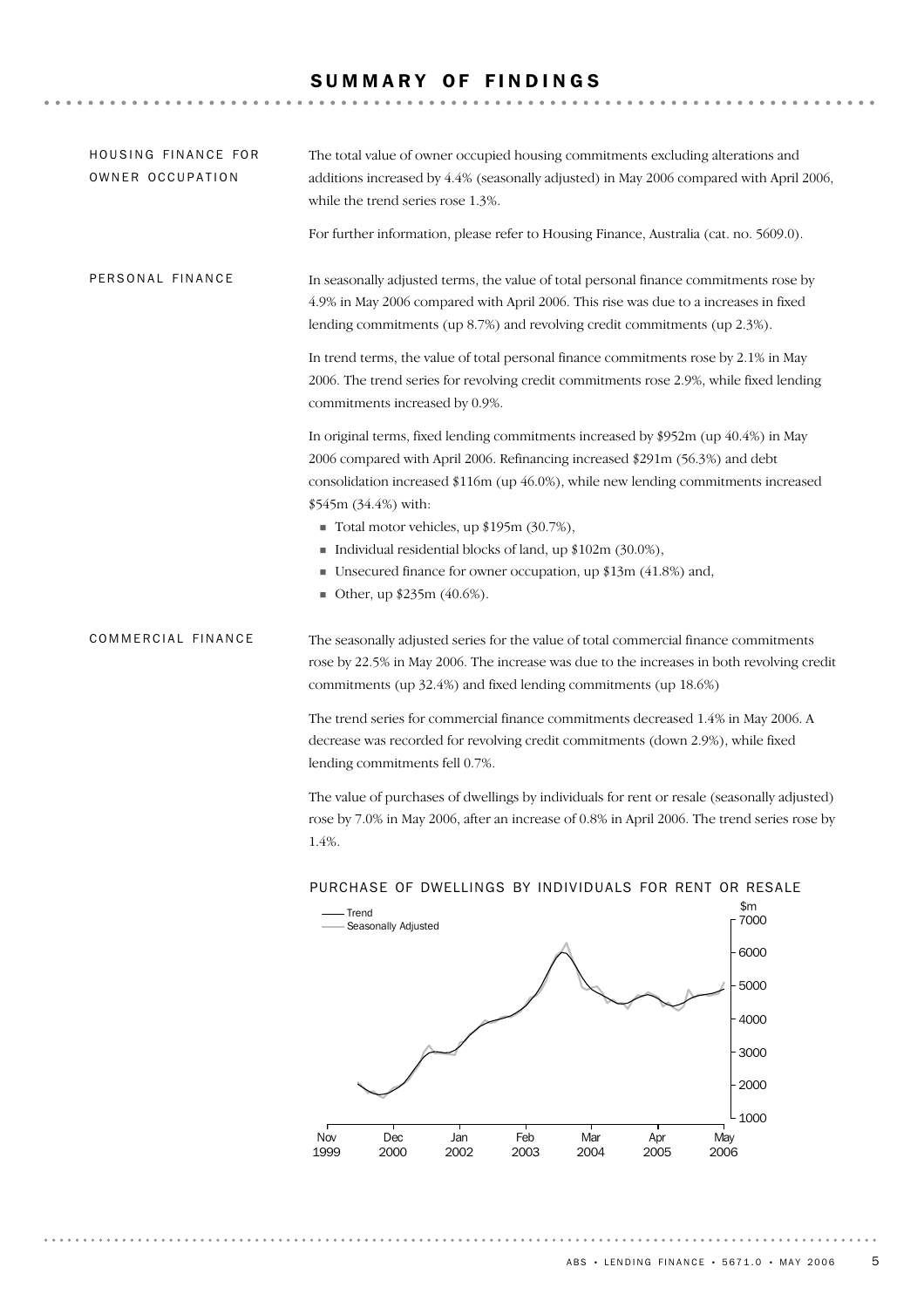## S U M M A R Y O F F I N D I N G S *continued*

LEASE FINANCE

The value of lease finance commitments (seasonally adjusted) increased by 11.5%. The trend series for lease finance commitments fell by 2.0%.

. . . . . . . . .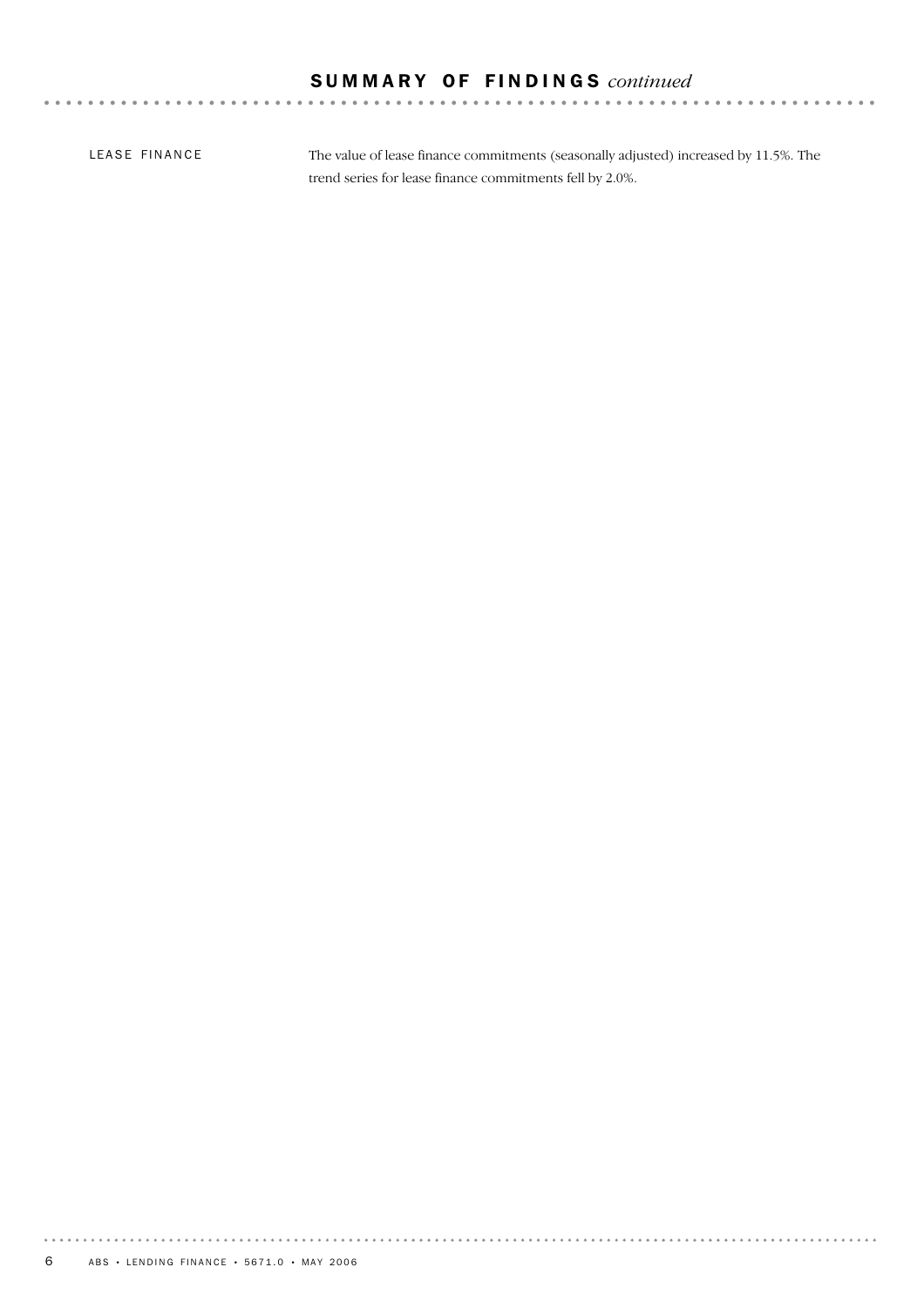

## FINANCE COMMITMENTS, Summary

|                              | SECURED HOUSING(a)                              |                                 | PERSONAL(b)       |                        |         | COMMERCIAL                                                        |                        |         |       |
|------------------------------|-------------------------------------------------|---------------------------------|-------------------|------------------------|---------|-------------------------------------------------------------------|------------------------|---------|-------|
|                              | Construction<br>and purchase<br>of dwellings(c) | Alterations<br>and<br>additions | Fixed<br>loans(c) | Revolving<br>credit(d) | Total   | Fixed<br>loans(c)                                                 | Revolving<br>credit(d) | Total   | Total |
| Month                        | \$m                                             | \$m                             | \$m               | \$m                    | \$m     | \$m                                                               | \$m                    | \$m     | \$m\$ |
|                              |                                                 |                                 |                   |                        |         |                                                                   |                        |         |       |
| 2005                         |                                                 |                                 |                   | ORIGINAL               |         |                                                                   |                        |         |       |
| May                          | 12 444                                          | 517                             | 2810              | 3 2 7 2                | 6081    | 18 936                                                            | 8 7 2 1                | 27 656  | 534   |
| June                         | 12 3 20                                         | 508                             | 2 7 8 3           | 3 9 6 5                | 6748    | 20 129                                                            | 13 359                 | 33 488  | 661   |
| July                         | 11 752                                          | 463                             | 2 500             | 3586                   | 6085    | 18 511                                                            | 8 4 3 7                | 26 948  | 553   |
| August                       | 12 808                                          | 452                             | 2 7 2 5           | 3578                   | 6 3 0 3 | 16 361                                                            | 9 4 0 2                | 25 763  | 554   |
| September                    | 12 939                                          | 462                             | 2687              | 3374                   | 6061    | 17 459                                                            | 9 0 63                 | 26 523  | 582   |
| October                      | 12 249                                          | 444                             | 2 5 2 1           | 3 0 2 6                | 5547    | 17 480                                                            | 9647                   | 27 126  | 501   |
| November                     | 13 793                                          | 480                             | 2 7 9 8           | 3 3 9 0                | 6 1 8 8 |                                                                   | 10 359                 | 32 764  | 515   |
|                              |                                                 | 437                             |                   |                        |         | 22 405                                                            |                        |         | 613   |
| December                     | 12 784                                          |                                 | 2 7 4 7           | 3 4 1 4                | 6 1 6 1 | 23 5 27                                                           | 13 7 44                | 37 271  |       |
| 2006                         |                                                 |                                 |                   |                        |         |                                                                   |                        |         |       |
| January                      | 10 236                                          | 366                             | 2 4 8 8           | 2942                   | 5 4 2 9 | 15 4 88                                                           | 7675                   | 23 163  | 639   |
| February                     | 11927                                           | 432                             | 2 7 2 3           | 3 1 6 2                | 5884    | 17 660                                                            | 10 087                 | 27 747  | 473   |
| March                        | 14 581                                          | 539                             | 3 1 1 2           | 4 2 3 7                | 7 3 4 9 | 24 971                                                            | 10869                  | 35 840  | 605   |
| April                        | 11803                                           | 415                             | 2 3 5 4           | 3689                   | 6044    | 16 235                                                            | 6821                   | 23 056  | 430   |
| May                          | 15 598                                          | 548                             | 3 3 0 7           | 4 2 9 1                | 7 5 9 7 | 25 542                                                            | 8944                   | 34 486  | 634   |
|                              |                                                 |                                 |                   | SEASONALLY ADJUSTED    |         |                                                                   |                        |         |       |
|                              |                                                 |                                 |                   |                        |         |                                                                   |                        |         |       |
| 2005                         |                                                 |                                 |                   |                        |         |                                                                   |                        |         |       |
| May                          | 11 578                                          | 484                             | 2 6 6 5           | 3 2 7 1                | 5936    | 17 436                                                            | 10 086                 | 27 522  | 525   |
| June                         | 11 728                                          | 482                             | 2 600             | 3 3 9 6                | 5996    | 16 032                                                            | 10 164                 | 26 195  | 495   |
| July                         | 11825                                           | 479                             | 2 5 3 8           | 3 3 8 4                | 5922    | 17 267                                                            | 8 5 3 3                | 25 800  | 523   |
| August                       | 11976                                           | 453                             | 2 603             | 3 3 7 0                | 5973    | 15 9 34                                                           | 8709                   | 24 642  | 542   |
| September                    | 12 478                                          | 457                             | 2 633             | 3 3 2 8                | 5961    | 17 324                                                            | 9 3 2 1                | 26 645  | 550   |
| October                      | 12 612                                          | 445                             | 2 633             | 3 1 8 5                | 5818    | 17 583                                                            | 10 321                 | 27 904  | 537   |
| November                     | 12 744                                          | 440                             | 2667              | 3 2 1 3                | 5880    | 22 707                                                            | 9639                   | 32 346  | 540   |
| December                     | 12894                                           | 456                             | 2800              | 3 3 6 1                | 6 1 6 1 | 20 935                                                            | 10 7 19                | 31 654  | 561   |
| 2006                         |                                                 |                                 |                   |                        |         |                                                                   |                        |         |       |
| January                      | 12 735                                          | 451                             | 2 7 8 5           | 3597                   | 6382    | 21 4 65                                                           | 10 684                 | 32 149  | 802   |
| February                     | 13 063                                          | 446                             | 2854              | 3673                   | 6527    | 21 614                                                            | 11 612                 | 33 2 26 | 560   |
| March                        | 13 165                                          | 461                             | 2830              | 3999                   | 6829    | 23817                                                             | 10 7 7 8               | 34 596  | 561   |
| April                        | 13 3 89                                         | 474                             | 2 7 7 4           | 4 0 5 5                | 6829    | 19 342                                                            | 7628                   | 26 969  | 540   |
| May                          | 13973                                           | 495                             | 3 0 1 7           | 4 1 4 9                | 7 1 6 6 | 22 947                                                            | 10 10 1                | 33 048  | 602   |
|                              |                                                 |                                 |                   |                        |         |                                                                   |                        |         |       |
|                              |                                                 |                                 |                   | TREND                  |         |                                                                   |                        |         |       |
| 2005                         |                                                 |                                 |                   |                        |         |                                                                   |                        |         |       |
| May                          | 11 738                                          | 484                             | 2635              | 3 3 4 5                | 5980    | 16 659                                                            | 8943                   | 25 602  | 526   |
| June                         | 11 788                                          | 480                             | 2 6 1 3           | 3 3 4 3                | 5956    | 16 573                                                            | 9 0 03                 | 25 576  | 525   |
| July                         | 11 909                                          | 472                             | 2 5 9 6           | 3 3 3 4                | 5930    | 16 650                                                            | 9096                   | 25 746  | 522   |
| August                       | 12 098                                          | 463                             | 2 5 9 3           | 3 3 1 3                | 5906    | 17 048                                                            | 9 2 4 3                | 26 290  | 524   |
| September                    | 12 3 22                                         | 455                             | 2 6 1 3           | 3 2 8 3                | 5896    | 17 796                                                            | 9 4 6 3                | 27 260  | 537   |
| October                      | 12 531                                          | 449                             | 2654              | 3 2 7 0                | 5924    | 18 905                                                            | 9818                   | 28 7 23 | 561   |
| November                     | 12 687                                          | 446                             | 2 701             | 3 3 0 5                | 6 0 0 6 | 20 115                                                            | 10 216                 | 30 331  | 586   |
| December                     | 12807                                           | 446                             | 2 7 4 5           | 3 4 0 3                | 6 1 4 8 | 21 0 76                                                           | 10 563                 | 31 639  | 604   |
| 2006                         |                                                 |                                 |                   |                        |         |                                                                   |                        |         |       |
| January                      | 12 9 26                                         | 450                             | 2 7 8 3           | 3 5 5 5                | 6338    | 21 647                                                            | 10 635                 | 32 282  | 611   |
| February                     | 13 0 72                                         | 457                             | 2817              | 3726                   | 6543    | 21879                                                             | 10 470                 | 32 350  | 609   |
| March                        | 13 25 2                                         | 464                             | 2850              | 3888                   | 6738    | 21957                                                             | 10 193                 | 32 151  | 599   |
| April                        | 13 4 43                                         | 472                             | 2881              | 4 0 3 2                | 6913    | 21 998                                                            | 9870                   | 31 868  | 587   |
| May                          | 13 622                                          | 480                             | 2 9 0 8           | 4 1 4 7                | 7056    | 21848                                                             | 9587                   | 31 4 35 | 575   |
|                              |                                                 |                                 |                   |                        |         |                                                                   |                        |         |       |
| For owner occupation.<br>(a) |                                                 |                                 |                   | (d)                    |         | New and increased credit limits during the month. Includes credit |                        |         |       |

(a) For owner occupation. (b) Includes unsecured housing finance for owner occupation.

cards.

(c) Includes refinancing.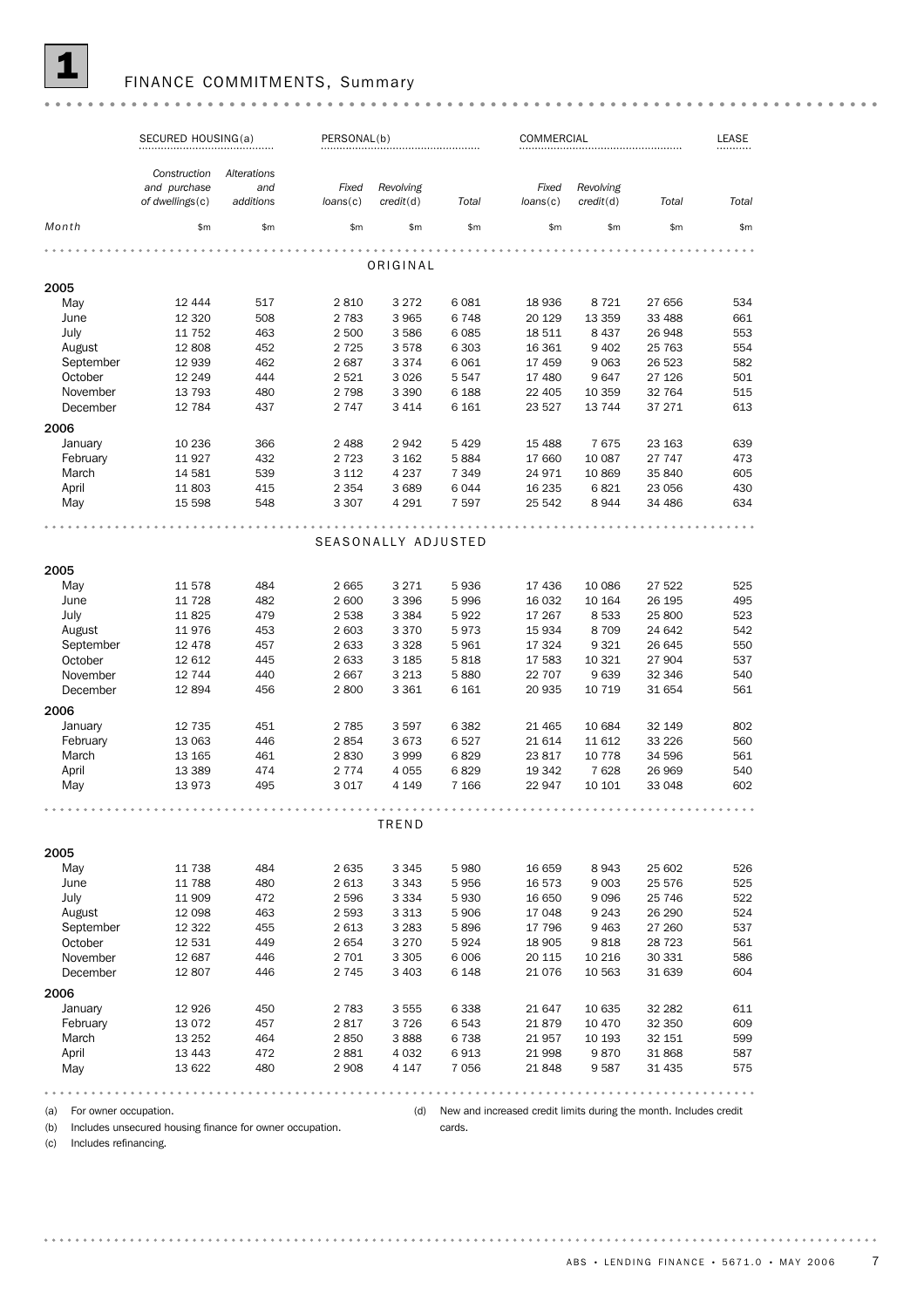## HOUSING AND PERSONAL FINANCE COMMITMENTS, By Lender: Original

#### 

| <b>HOUSING FINANCE(a)</b> |              |                                    |                                |                  |         |              | PERSONAL FINANCE(b)      |                      |                  |         |  |
|---------------------------|--------------|------------------------------------|--------------------------------|------------------|---------|--------------|--------------------------|----------------------|------------------|---------|--|
|                           | <b>Banks</b> | Permanent<br>building<br>societies | Wholesale<br>lenders<br>n.e.c. | Other<br>lenders | Total   | <b>Banks</b> | Credit co-<br>operatives | Finance<br>companies | Other<br>lenders | Total   |  |
| Month                     | \$m          | \$m\$                              | \$m\$                          | \$m\$            | \$m\$   | \$m          | \$m                      | \$m                  | \$m\$            | \$m\$   |  |
|                           |              |                                    |                                |                  |         |              |                          |                      |                  |         |  |
| 2005                      |              |                                    |                                |                  |         |              |                          |                      |                  |         |  |
| May                       | 9798         | 316                                | 1696                           | 633              | 12 444  | 4 7 3 5      | 284                      | 302                  | 760              | 6081    |  |
| June                      | 9556         | 284                                | 1870                           | 611              | 12 3 20 | 5 100        | 256                      | 307                  | 1085             | 6748    |  |
| July                      | 9 1 7 5      | 286                                | 1697                           | 594              | 11 752  | 4 7 7 2      | 246                      | 266                  | 802              | 6085    |  |
| August                    | 9975         | 303                                | 1921                           | 609              | 12 808  | 5073         | 253                      | 306                  | 671              | 6 3 0 3 |  |
| September                 | 10 113       | 291                                | 1903                           | 633              | 12 939  | 4 6 8 1      | 265                      | 275                  | 839              | 6061    |  |
| October                   | 9646         | 292                                | 1709                           | 602              | 12 249  | 4 3 4 0      | 243                      | 268                  | 696              | 5547    |  |
| November                  | 10 962       | 324                                | 1874                           | 634              | 13 793  | 4944         | 270                      | 291                  | 682              | 6 1 8 8 |  |
| December                  | 10 239       | 269                                | 1660                           | 615              | 12 784  | 4 7 5 6      | 273                      | 274                  | 857              | 6 1 6 1 |  |
| 2006                      |              |                                    |                                |                  |         |              |                          |                      |                  |         |  |
| January                   | 8 2 1 2      | 259                                | 1 2 5 2                        | 514              | 10 236  | 4 0 5 0      | 234                      | 271                  | 874              | 5 4 2 9 |  |
| February                  | 9 3 9 9      | 320                                | 1552                           | 655              | 11 927  | 4 7 0 2      | 242                      | 277                  | 664              | 5884    |  |
| March                     | 11 404       | 409                                | 1958                           | 809              | 14 581  | 6 1 2 4      | 291                      | 283                  | 652              | 7 3 4 9 |  |
| April                     | 9 3 4 1      | 277                                | 1520                           | 665              | 11 803  | 4804         | 233                      | 212                  | 795              | 6044    |  |
| May                       | 12 377       | 413                                | 2 0 6 0                        | 748              | 15 5 98 | 6 2 1 6      | 317                      | 274                  | 790              | 7 5 9 7 |  |
|                           |              |                                    |                                |                  |         |              |                          |                      |                  |         |  |

(a) Secured finance for owner occupation. Excludes alterations and additions. (b) Includes unsecured housing finance for owner occupation.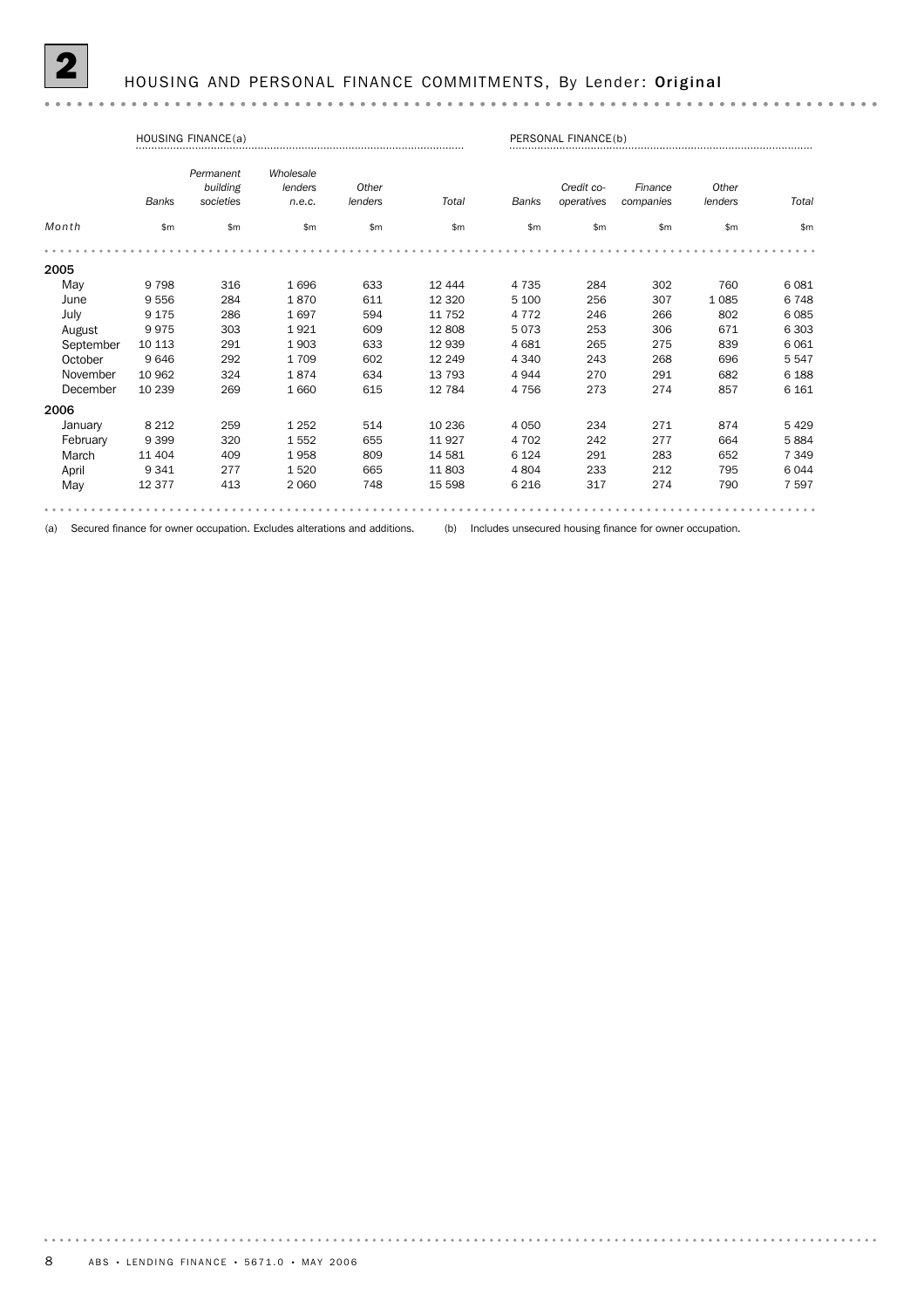## COMMERCIAL AND LEASE FINANCE COMMITMENTS, By Lender: Original

#### 

|           |              | <b>COMMERCIAL FINANCE</b> |           |         |         | <b>LEASE FINANCE</b> |            |           |         |       |
|-----------|--------------|---------------------------|-----------|---------|---------|----------------------|------------|-----------|---------|-------|
|           |              | Money market              | Finance   | Other   |         |                      | General    | Finance   | Other   |       |
|           | <b>Banks</b> | corporations              | companies | lenders | Total   | <b>Banks</b>         | financiers | companies | lessors | Total |
| Month     | \$m\$        | \$m\$                     | \$m       | \$m\$   | \$m\$   | \$m                  | \$m        | \$m\$     | \$m\$   | \$m\$ |
|           |              |                           |           |         |         |                      |            |           |         |       |
| 2005      |              |                           |           |         |         |                      |            |           |         |       |
| May       | 24 274       | 260                       | 368       | 2 7 5 4 | 27 656  | 193                  | 136        | 104       | 101     | 534   |
| June      | np           | 558                       | 455       | np      | 33 488  | 247                  | 152        | 146       | 116     | 661   |
| July      | np           | 503                       | 311       | np      | 26 948  | 196                  | 163        | 99        | 95      | 553   |
| August    | np           | 755                       | 390       | np      | 25 763  | 197                  | 148        | 109       | 101     | 554   |
| September | np           | 360                       | 419       | np      | 26 523  | 215                  | 161        | 100       | 106     | 582   |
| October   | 22 944       | np                        | 374       | np      | 27 126  | 184                  | 132        | 94        | 90      | 501   |
| November  | 27 999       | 560                       | 400       | 3805    | 32 764  | 202                  | 118        | np        | np      | 515   |
| December  | 32 192       | 713                       | 415       | 3952    | 37 271  | 224                  | 156        | 102       | 131     | 613   |
| 2006      |              |                           |           |         |         |                      |            |           |         |       |
| January   | 19 409       | 926                       | 263       | 2 5 6 5 | 23 163  | 161                  | 321        | 74        | 84      | 639   |
| February  | np           | np                        | 432       | np      | 27 747  | 166                  | 124        | 81        | 102     | 473   |
| March     | 31 227       | np                        | 471       | np      | 35 840  | 209                  | 172        | 109       | 116     | 605   |
| April     | 20 329       | np                        | 323       | np      | 23 056  | 135                  | 112        | 90        | 92      | 430   |
| May       | np           | np                        | 407       | np      | 34 4 86 | 205                  | 191        | 115       | 123     | 634   |
|           |              |                           |           |         |         |                      |            |           |         |       |

np not available for publication but included in totals where applicable, unless otherwise indicated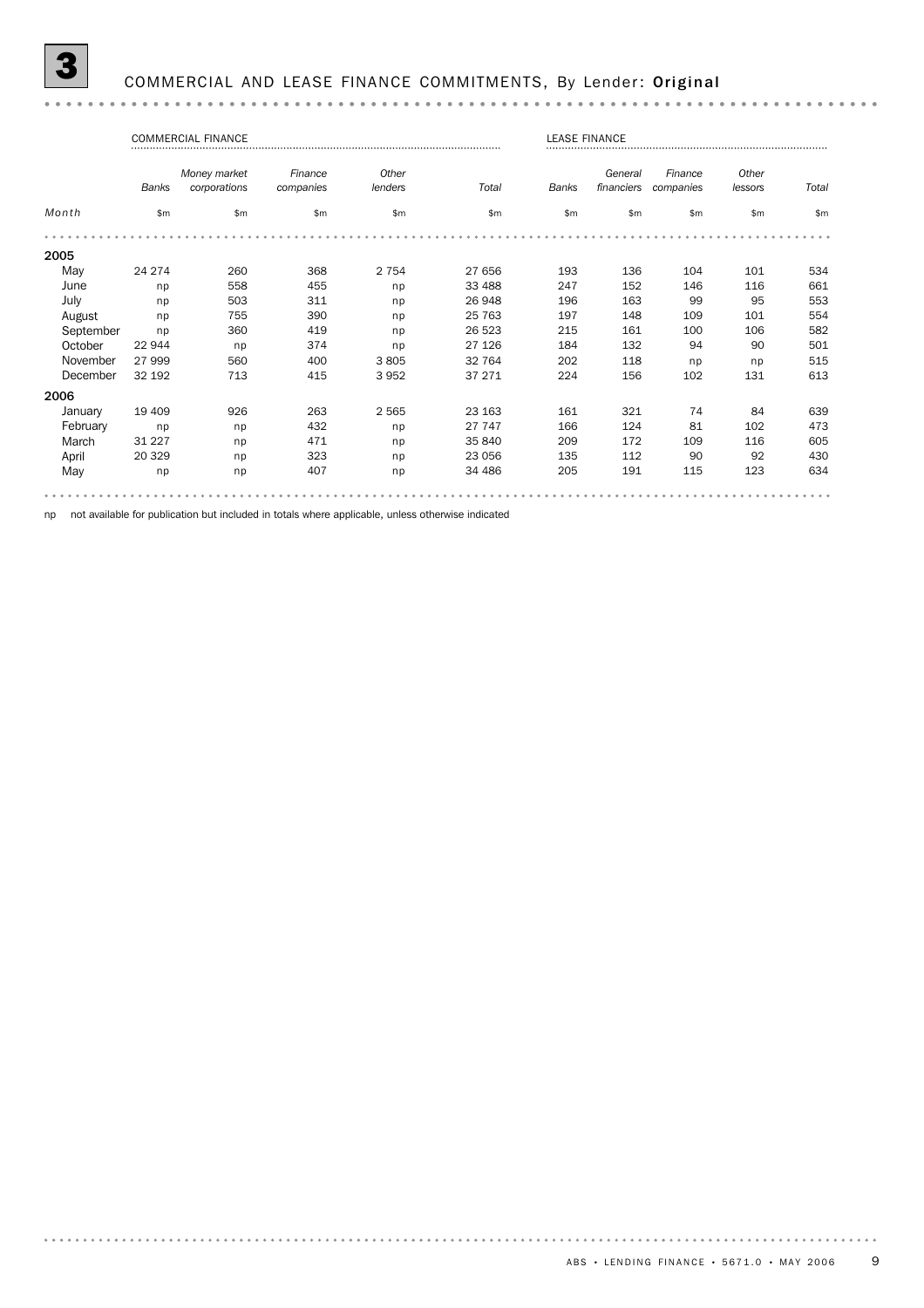

## PERSONAL FINANCE COMMITMENTS, By Purpose (Fixed Loans): Original

|           | <b>New</b><br>motor cars<br>and station<br>wagons | Used<br>motor cars<br>and station<br>wagons | Total<br>motor<br>vehicles(a) | Individual<br>residential<br>blocks of<br>land | Unsecured<br>finance<br>for owner<br>occupa-<br>tion(b) | Debt<br>consolidation | Refinancing | Other(c) | <b>Total</b> |
|-----------|---------------------------------------------------|---------------------------------------------|-------------------------------|------------------------------------------------|---------------------------------------------------------|-----------------------|-------------|----------|--------------|
| Month     | \$m                                               | \$m\$                                       | \$m\$                         | \$m\$                                          | \$m\$                                                   | \$m                   | \$m\$       | \$m      | \$m\$        |
|           |                                                   |                                             |                               |                                                |                                                         |                       |             |          |              |
| 2005      |                                                   |                                             |                               |                                                |                                                         |                       |             |          |              |
| May       | 312                                               | 477                                         | 848                           | 386                                            | 37                                                      | 316                   | 548         | 675      | 2810         |
| June      | 323                                               | 476                                         | 859                           | 379                                            | 34                                                      | 328                   | 508         | 676      | 2 7 8 3      |
| July      | 288                                               | 442                                         | 786                           | 318                                            | 32                                                      | 296                   | 446         | 622      | 2 500        |
| August    | 318                                               | 521                                         | 906                           | 370                                            | 34                                                      | 267                   | 491         | 658      | 2 7 2 5      |
| September | 301                                               | 472                                         | 839                           | 365                                            | 35                                                      | 281                   | 488         | 678      | 2687         |
| October   | 277                                               | 417                                         | 760                           | 352                                            | 31                                                      | 274                   | 482         | 623      | 2521         |
| November  | 310                                               | 433                                         | 822                           | 390                                            | 42                                                      | 311                   | 548         | 685      | 2798         |
| December  | 291                                               | 388                                         | 749                           | 366                                            | 37                                                      | 276                   | 594         | 724      | 2 7 4 7      |
| 2006      |                                                   |                                             |                               |                                                |                                                         |                       |             |          |              |
| January   | 293                                               | 417                                         | 777                           | 305                                            | 33                                                      | 268                   | 527         | 578      | 2488         |
| February  | 288                                               | 419                                         | 781                           | 363                                            | 40                                                      | 284                   | 592         | 662      | 2 7 2 3      |
| March     | 304                                               | 456                                         | 840                           | 428                                            | 46                                                      | 331                   | 710         | 757      | 3 1 1 2      |
| April     | 224                                               | 351                                         | 634                           | 341                                            | 31                                                      | 253                   | 517         | 578      | 2 3 5 4      |
| May       | 311                                               | 441                                         | 829                           | 444                                            | 44                                                      | 369                   | 808         | 813      | 3 3 0 7      |

(a) Includes motorcycles and other motor vehicles.

(b) Includes alterations and additions.

(c) Includes boats, caravans and trailers, household goods, travel and holidays and other purposes.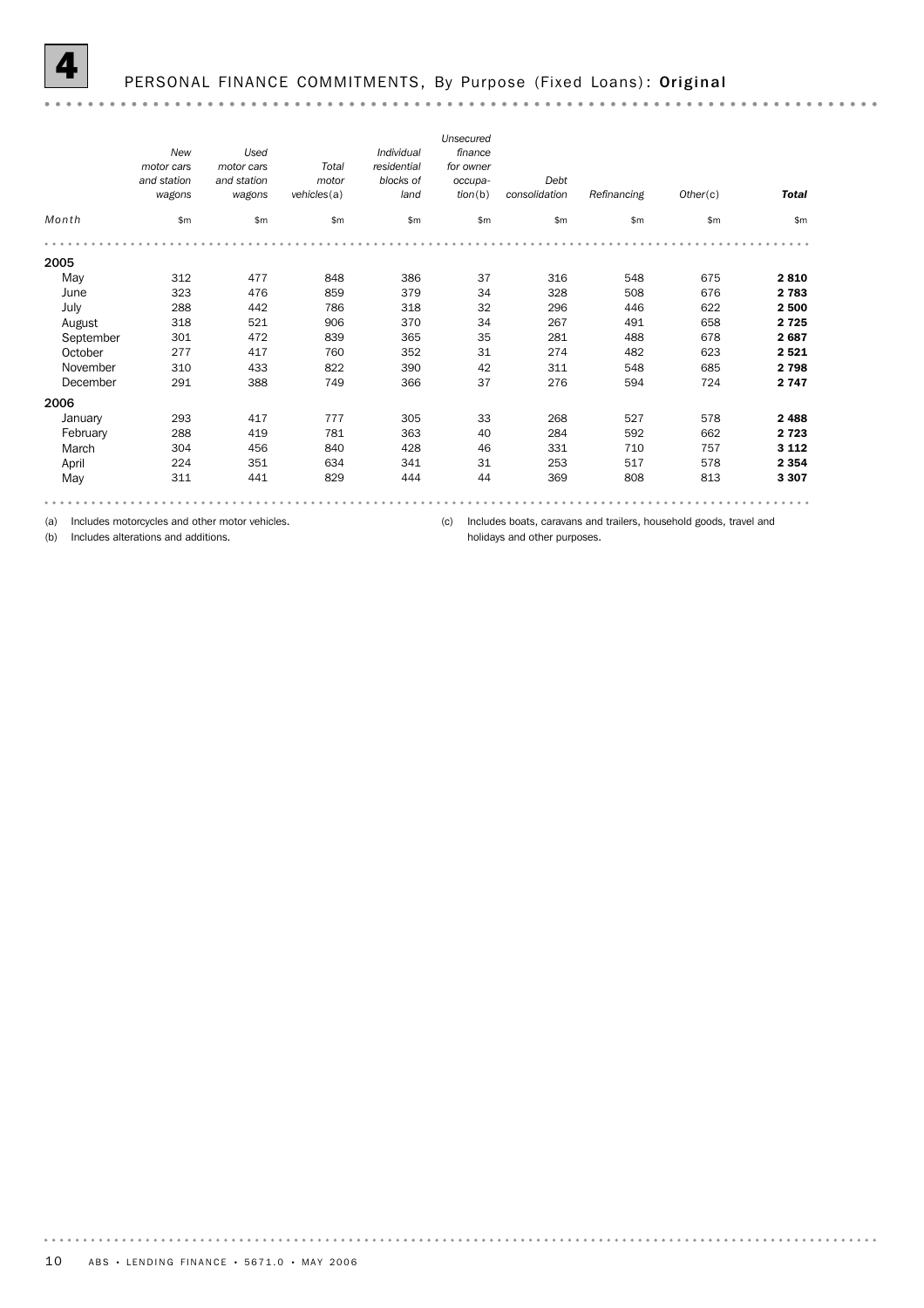|           | NEW AND INCREASED CREDIT<br><b>LIMITS</b> |           | CANCELLATIONS<br>AND REDUCTIONS<br> | CREDIT AT END OF MONTH<br> |                 |               |
|-----------|-------------------------------------------|-----------|-------------------------------------|----------------------------|-----------------|---------------|
|           | Secured                                   | Unsecured | <b>Total</b>                        | Total                      | Total limits(a) | Credit used   |
| Month     | $\mathsf{Sm}$                             | \$m       | $\mathsf{Sm}$                       | $\mathsf{Sm}$              | \$m             | $\mathsf{Sm}$ |
|           |                                           |           |                                     |                            |                 |               |
| 2005      |                                           |           |                                     |                            |                 |               |
| May       | 1 7 7 2                                   | 1 500     | 3 2 7 2                             | 1628                       | 203 756         | 98 276        |
| June      | 2 1 8 8                                   | 1 7 7 7   | 3965                                | 1 7 4 1                    | 206 499         | 100 784       |
| July      | 1 7 7 9                                   | 1807      | 3586                                | 2425                       | 207 902         | 101 069       |
| August    | 1778                                      | 1800      | 3578                                | 2034                       | 209 455         | 100 942       |
| September | 1677                                      | 1697      | 3 3 7 4                             | 1555                       | 211 187         | 101 449       |
| October   | 1487                                      | 1539      | 3026                                | 1433                       | 212 766         | 102 244       |
| November  | 1610                                      | 1780      | 3 3 9 0                             | 1 7 4 3                    | 214 518         | 103 410       |
| December  | 1636                                      | 1778      | 3414                                | 1547                       | 213 337         | 101 759       |
| 2006      |                                           |           |                                     |                            |                 |               |
| January   | 1 2 6 6                                   | 1676      | 2942                                | 1 3 8 3                    | 214 911         | 101 910       |
| February  | 1434                                      | 1727      | 3 1 6 2                             | 1621                       | 216 464         | 103 361       |
| March     | 1865                                      | 2 3 7 2   | 4 2 3 7                             | 2 2 8 6                    | 218 444         | 104 133       |
| April     | 1474                                      | 2 2 1 5   | 3689                                | 1512                       | 220 608         | 104 709       |
| May       | 2038                                      | 2 2 5 3   | 4 2 9 1                             | 2 5 4 1                    | 222 429         | 105 908       |
|           |                                           |           |                                     |                            |                 |               |

(a) This figure sometimes reflects a rebasing of the data by one or more lenders without adjustment to earlier periods' commitments advanced or cancelled.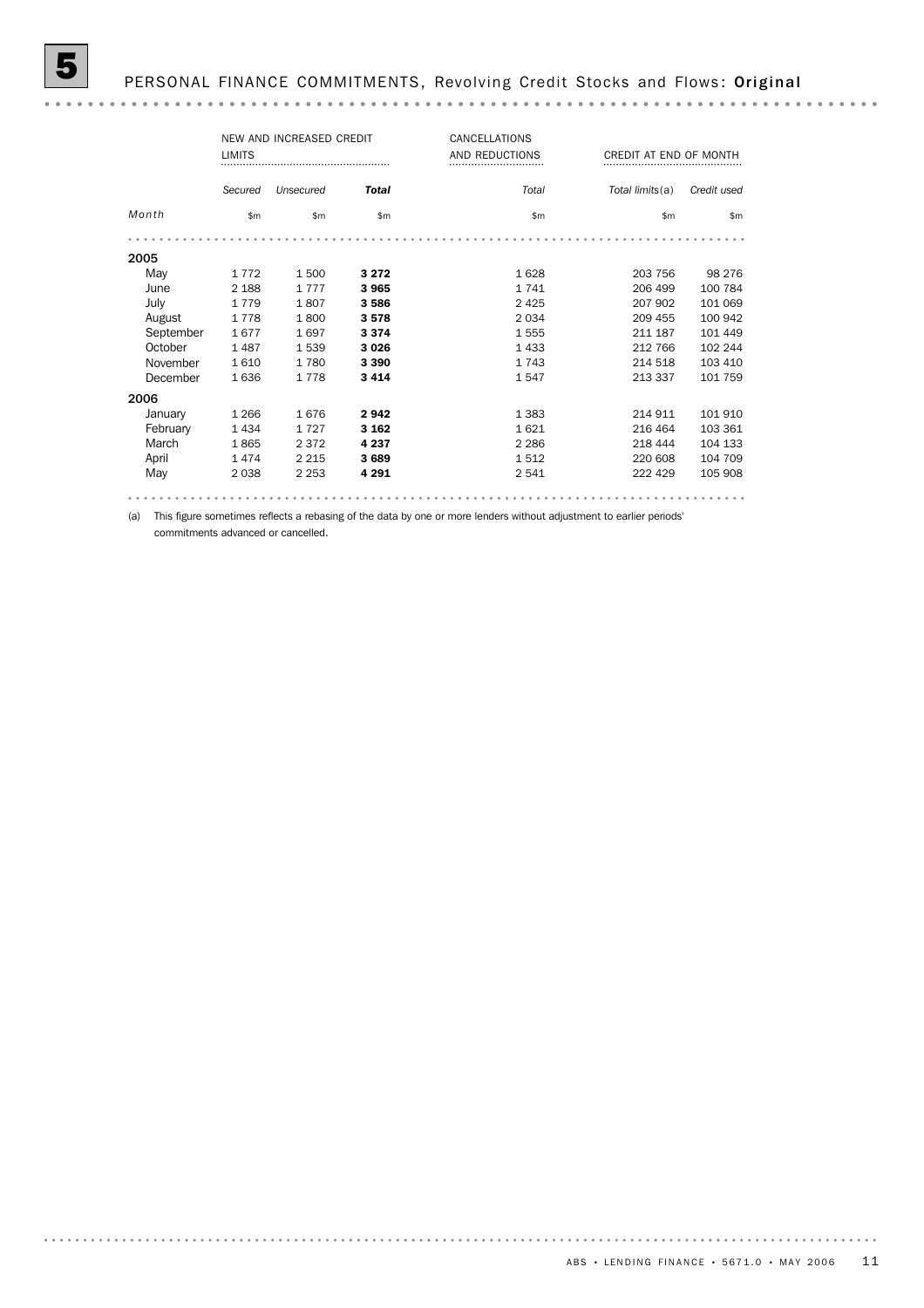

## COMMERCIAL FINANCE COMMITMENTS, By Purpose (Fixed Loans): Original

|           | Construction<br>finance | Purchase<br>of real<br>property | Wholesale<br>finance | Purchase<br>of plant and<br>equipment | Refinancing | Other   | <b>Total</b> | Commitments<br>not drawn at<br>end of month |
|-----------|-------------------------|---------------------------------|----------------------|---------------------------------------|-------------|---------|--------------|---------------------------------------------|
| Month     | \$m                     | \$m\$                           | \$m                  | \$m                                   | \$m         | \$m     | \$m          | \$m                                         |
|           |                         |                                 |                      |                                       |             |         |              |                                             |
| 2005      |                         |                                 |                      |                                       |             |         |              |                                             |
| May       | 1723                    | 6083                            | 892                  | 1 1 6 2                               | 1 6 6 3     | 7 4 1 3 | 18936        | 33 568                                      |
| June      | 1861                    | 6 7 3 0                         | 823                  | 1751                                  | 2 0 3 3     | 6931    | 20 129       | 35 581                                      |
| July      | 1766                    | 6015                            | 890                  | 1529                                  | 1823        | 6488    | 18511        | 37913                                       |
| August    | 1 3 9 5                 | 7761                            | np                   | 1 1 6 8                               | 1 3 6 0     | np      | 16 361       | 36858                                       |
| September | 1513                    | 6 3 9 1                         | 777                  | 1 2 4 3                               | 1 2 9 3     | 6 2 4 3 | 17459        | 37 29 6                                     |
| October   | 1 1 9 8                 | 6412                            | 1 0 5 5              | 1 3 7 0                               | 1 1 2 4     | 6 3 2 1 | 17480        | 36 007                                      |
| November  | 1 1 6 9                 | 7 0 0 6                         | 1 0 3 4              | 1 2 1 3                               | 1851        | 10 132  | 22 4 05      | 35 318                                      |
| December  | 2647                    | 6632                            | 685                  | 1866                                  | 2 0 2 5     | 9672    | 23 5 27      | 37989                                       |
| 2006      |                         |                                 |                      |                                       |             |         |              |                                             |
| January   | 883                     | 5 3 5 1                         | 837                  | 1 3 4 6                               | 2 4 7 9     | 4 5 9 2 | 15 4 88      | 38 210                                      |
| February  | 1438                    | 5 5 1 5                         | 690                  | 2 2 2 3                               | 859         | 6935    | 17 660       | 38 7 32                                     |
| March     | 1508                    | 7 2 3 8                         | 832                  | 1537                                  | 1500        | 12 355  | 24 971       | 43 668                                      |
| April     | 903                     | 5 5 1 2                         | 579                  | 1 4 6 9                               | 1 1 2 7     | 6 6 4 4 | 16 235       | 43 593                                      |
| May       | 1689                    | 8 0 2 2                         | 856                  | 1892                                  | 1564        | 11 520  | 25 542       | 46 147                                      |

np not available for publication but included in totals where applicable, unless otherwise indicated



#### LEASE AND COMMERCIAL FINANCE COMMITMENTS, Stocks and Flows: Original

|           | <b><i>IFASE FINANCE</i></b> |                                             | COMMERCIAL REVOLVING CREDIT           |                                    |                                                  |                                   |
|-----------|-----------------------------|---------------------------------------------|---------------------------------------|------------------------------------|--------------------------------------------------|-----------------------------------|
|           | Total<br>commitments        | Commitments<br>not drawn at<br>end of month | New and<br>increased<br>credit limits | Cancellations<br>and<br>reductions | <b>Total credit</b><br>limits at end<br>of month | Credit used<br>at end of<br>month |
| Month     | \$m                         | \$m                                         | \$m                                   | \$m\$                              | \$m                                              | \$m                               |
|           |                             |                                             |                                       |                                    |                                                  |                                   |
| 2005      |                             |                                             |                                       |                                    |                                                  |                                   |
| May       | 534                         | np                                          | 8 7 2 1                               | 5 2 2 4                            | 258 589                                          | 132 144                           |
| June      | 661                         | 608                                         | 13 359                                | 6939                               | 264 539                                          | 134 031                           |
| July      | 553                         | np                                          | 8 4 3 7                               | 7 1 1 7                            | 265 859                                          | 135 147                           |
| August    | 554                         | 626                                         | 9 4 0 2                               | 7 7 7 3                            | 269 242                                          | 137 769                           |
| September | 582                         | 680                                         | 9 0 63                                | 7 0 3 4                            | 271 237                                          | 139 488                           |
| October   | 501                         | np                                          | 9647                                  | 12 1 21                            | 268 783                                          | 138 374                           |
| November  | 515                         | 644                                         | 10 359                                | 5865                               | 273 319                                          | 143 367                           |
| December  | 613                         | 608                                         | 13744                                 | 6882                               | 281 053                                          | 145 295                           |
| 2006      |                             |                                             |                                       |                                    |                                                  |                                   |
| January   | 639                         | 643                                         | 7675                                  | 6860                               | 281 778                                          | 147 265                           |
| February  | 473                         | 653                                         | 10 087                                | 5572                               | 286 256                                          | 153 350                           |
| March     | 605                         | 674                                         | 10869                                 | 6548                               | 290 693                                          | 155 060                           |
| April     | 430                         | 673                                         | 6821                                  | 5473                               | 291895                                           | 158 185                           |
| May       | 634                         | 692                                         | 8944                                  | 7 2 6 6                            | 293 521                                          | 159 789                           |
|           |                             |                                             |                                       |                                    |                                                  |                                   |

np not available for publication but included in totals where applicable, unless otherwise indicated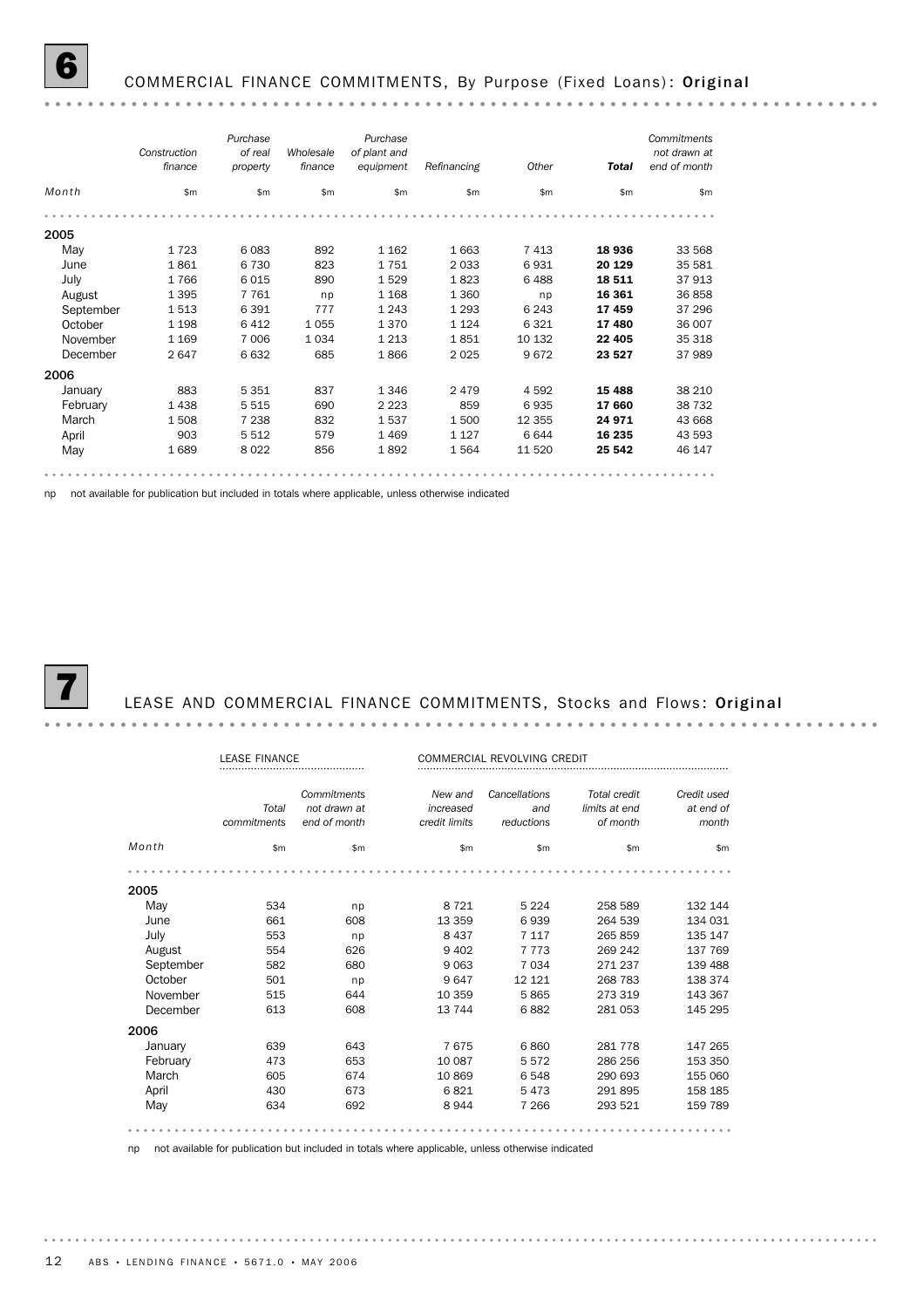|                                |                              |                                 | OWNER OCCUPATION (SECURED FINANCE)                  |                  | <b>OWNER</b><br><b>OCCUPATION</b><br>(UNSECURED<br>FINANCE) | COMMERCIAL FINANCE(a)                                 |                                                                  |                                                             | ALL<br><b>HOUSING</b><br><b>FINANCE</b><br>. |
|--------------------------------|------------------------------|---------------------------------|-----------------------------------------------------|------------------|-------------------------------------------------------------|-------------------------------------------------------|------------------------------------------------------------------|-------------------------------------------------------------|----------------------------------------------|
|                                | Construction<br>of dwellings | Purchase<br>of new<br>dwellings | Purchase of Alterations<br>established<br>dwellings | and<br>additions | Total(b)                                                    | Construction<br>of dwellings<br>for rent<br>or resale | Purchase of<br>dwellings by<br>individuals for<br>rent or resale | Purchase of<br>dwellings by<br>others for<br>rent or resale | Total                                        |
|                                | \$m                          | \$m                             | \$m\$                                               | \$m              | \$m\$                                                       | \$m                                                   | \$m                                                              | \$m                                                         | \$m                                          |
|                                |                              |                                 |                                                     |                  |                                                             |                                                       |                                                                  |                                                             |                                              |
|                                |                              |                                 |                                                     |                  | ORIGINAL                                                    |                                                       |                                                                  |                                                             |                                              |
| 2005                           |                              |                                 |                                                     |                  |                                                             |                                                       |                                                                  |                                                             |                                              |
| May                            | 1 0 6 4                      | 573                             | 10 807                                              | 517              | 37                                                          | 593                                                   | 4 7 5 2                                                          | 436                                                         | 18 7 78                                      |
| June<br>July                   | 1057<br>990                  | 535<br>565                      | 10 7 28<br>10 198                                   | 508<br>463       | 34<br>32                                                    | 920<br>502                                            | 5 0 0 9<br>4 2 9 4                                               | 462<br>524                                                  | 19 253<br>17 566                             |
| August                         | 1076                         | 589                             | 11 143                                              | 452              | 34                                                          | 546                                                   | 4 601                                                            | 408                                                         | 18849                                        |
| September                      | 1016                         | 598                             | 11 3 26                                             | 462              | 35                                                          | 593                                                   | 4544                                                             | 416                                                         | 18 990                                       |
| October                        | 931                          | 592                             | 10 7 27                                             | 444              | 31                                                          | 593                                                   | 4645                                                             | 408                                                         | 18 371                                       |
| November                       | 997                          | 649                             | 12 147                                              | 480              | 42                                                          | 453                                                   | 4989                                                             | 388                                                         | 20 146                                       |
| December                       | 954                          | 671                             | 11 159                                              | 437              | 37                                                          | 808                                                   | 4670                                                             | 457                                                         | 19 1 93                                      |
| 2006                           |                              |                                 |                                                     |                  |                                                             |                                                       |                                                                  |                                                             |                                              |
|                                | 800                          | 494                             | 8943                                                | 366              | 33                                                          | 366                                                   | 3 7 1 1                                                          | 356                                                         | 15 067                                       |
| January<br>February            | 913                          | 639                             | 10 375                                              | 432              | 40                                                          | 611                                                   | 4 1 8 8                                                          | 390                                                         | 17 588                                       |
| March                          | 1 0 8 1                      | 775                             | 12 7 25                                             | 539              | 46                                                          | 898                                                   | 5 2 4 9                                                          | 459                                                         | 21 7 7 2                                     |
| April                          | 855                          | 651                             | 10 29 6                                             | 415              | 31                                                          | 469                                                   | 4 2 2 9                                                          | 429                                                         | 17 376                                       |
| May                            | 1 1 5 2                      | 860                             | 13 586                                              | 548              | 44                                                          | 503                                                   | 5840                                                             | 518                                                         | 23 050                                       |
|                                |                              |                                 |                                                     |                  |                                                             |                                                       |                                                                  |                                                             |                                              |
|                                |                              |                                 |                                                     |                  | SEASONALLY ADJUSTED                                         |                                                       |                                                                  |                                                             |                                              |
| 2005                           |                              |                                 |                                                     |                  |                                                             |                                                       |                                                                  |                                                             |                                              |
| May                            | 975                          | 533                             | 10 0 70                                             | 484              | 35                                                          | 624                                                   | 4 3 8 1                                                          | 396                                                         | 17 497                                       |
| June                           | 972                          | 520                             | 10 236                                              | 483              | 33                                                          | 678                                                   | 4510                                                             | 377                                                         | 17809                                        |
| July                           | 935                          | 552                             | 10 338                                              | 479              | 34                                                          | 512                                                   | 4 3 5 2                                                          | 511                                                         | 17 713                                       |
| August                         | 965                          | 568                             | 10 4 42                                             | 452              | 33                                                          | 537                                                   | 4 2 5 4                                                          | 396                                                         | 17 647                                       |
| September                      | 971                          | 589                             | 10 918                                              | 458              | 36                                                          | 594                                                   | 4 3 9 0                                                          | 433                                                         | 18 3 8 8                                     |
| October                        | 954                          | 630                             | 11 0 28                                             | 444              | 34                                                          | 544                                                   | 4 9 0 2                                                          | 432                                                         | 18 9 69                                      |
| November                       | 958                          | 621                             | 11 165                                              | 440              | 36                                                          | 515                                                   | 4644                                                             | 339                                                         | 18 7 20                                      |
| December                       | 987                          | 626                             | 11 282                                              | 457              | 36                                                          | 699                                                   | 4 7 4 2                                                          | 412                                                         | 19 240                                       |
| 2006                           |                              |                                 |                                                     |                  |                                                             |                                                       |                                                                  |                                                             |                                              |
| January                        | 1031                         | 619                             | 11 086                                              | 450              | 39                                                          | 580                                                   | 4 733                                                            | 439                                                         | 18976                                        |
| February                       | 1038                         | 680                             | 11 3 45                                             | 447              | 41                                                          | 689                                                   | 4713                                                             | 479                                                         | 19 4 31                                      |
| March                          | 1 0 2 1                      | 701                             | 11 4 43                                             | 461              | 40                                                          | 738                                                   | 4738                                                             | 477                                                         | 19 619                                       |
| April                          | 982                          | 725                             | 11 682                                              | 473              | 35                                                          | 559                                                   | 4778                                                             | 502                                                         | 19 7 37                                      |
| May                            | 1 0 0 6                      | 773                             | 12 195                                              | 496              | 41                                                          | 523                                                   | 5 1 1 1                                                          | 492                                                         | 20 635                                       |
|                                |                              |                                 |                                                     |                  | TREND                                                       |                                                       |                                                                  |                                                             |                                              |
|                                |                              |                                 |                                                     |                  |                                                             |                                                       |                                                                  |                                                             |                                              |
| 2005                           |                              |                                 |                                                     |                  |                                                             |                                                       |                                                                  |                                                             |                                              |
| May                            | 978<br>969                   | 520<br>535                      | 10 240<br>10 284                                    | 484<br>480       | 36<br>35                                                    | 602<br>599                                            | 4 5 0 9<br>4 4 2 5                                               | 426<br>423                                                  | 17 795<br>17 750                             |
| June<br>July                   | 961                          | 553                             | 10 3 95                                             | 472              | 34                                                          | 584                                                   | 4 3 9 4                                                          | 422                                                         | 17815                                        |
| August                         | 956                          | 572                             | 10 570                                              | 462              | 34                                                          | 567                                                   | 4 4 2 4                                                          | 420                                                         | 18 006                                       |
| September                      | 956                          | 590                             | 10 7 7 6                                            | 455              | 34                                                          | 555                                                   | 4 5 0 3                                                          | 416                                                         | 18 2 84                                      |
| October                        | 965                          | 605                             | 10 961                                              | 449              | 35                                                          | 560                                                   | 4597                                                             | 408                                                         | 18 5 80                                      |
| November                       | 979                          | 618                             | 11 090                                              | 446              | 36                                                          | 586                                                   | 4671                                                             | 406                                                         | 18833                                        |
| December                       | 995                          | 632                             | 11 180                                              | 446              | 37                                                          | 617                                                   | 4 7 1 6                                                          | 415                                                         | 19 0 38                                      |
| 2006                           |                              |                                 |                                                     |                  |                                                             |                                                       |                                                                  |                                                             |                                              |
| January                        | 1 0 0 6                      | 650                             | 11 270                                              | 450              | 38                                                          | 638                                                   | 4 7 3 9                                                          | 434                                                         | 19 2 26                                      |
| February                       | 1013                         | 672                             | 11 386                                              | 457              | 39                                                          | 644                                                   | 4 7 5 9                                                          | 456                                                         | 19 4 27                                      |
| March                          | 1016                         | 698                             | 11 538                                              | 464              | 39                                                          | 637                                                   | 4 7 9 7                                                          | 477                                                         | 19 6 66                                      |
| April                          | 1014                         | 724                             | 11 705                                              | 472              | 39                                                          | 621                                                   | 4845                                                             | 493                                                         | 19 9 14                                      |
| May                            | 1011                         | 748                             | 11863                                               | 480              | 39                                                          | 599                                                   | 4914                                                             | 509                                                         | 20 163                                       |
|                                |                              |                                 |                                                     |                  |                                                             |                                                       |                                                                  |                                                             |                                              |
| (a) Excludes revolving credit. |                              |                                 |                                                     |                  | (b)                                                         | Includes alterations and additions.                   |                                                                  |                                                             |                                              |

ABS • LENDING FINANCE • 5671.0 • MAY 2006 13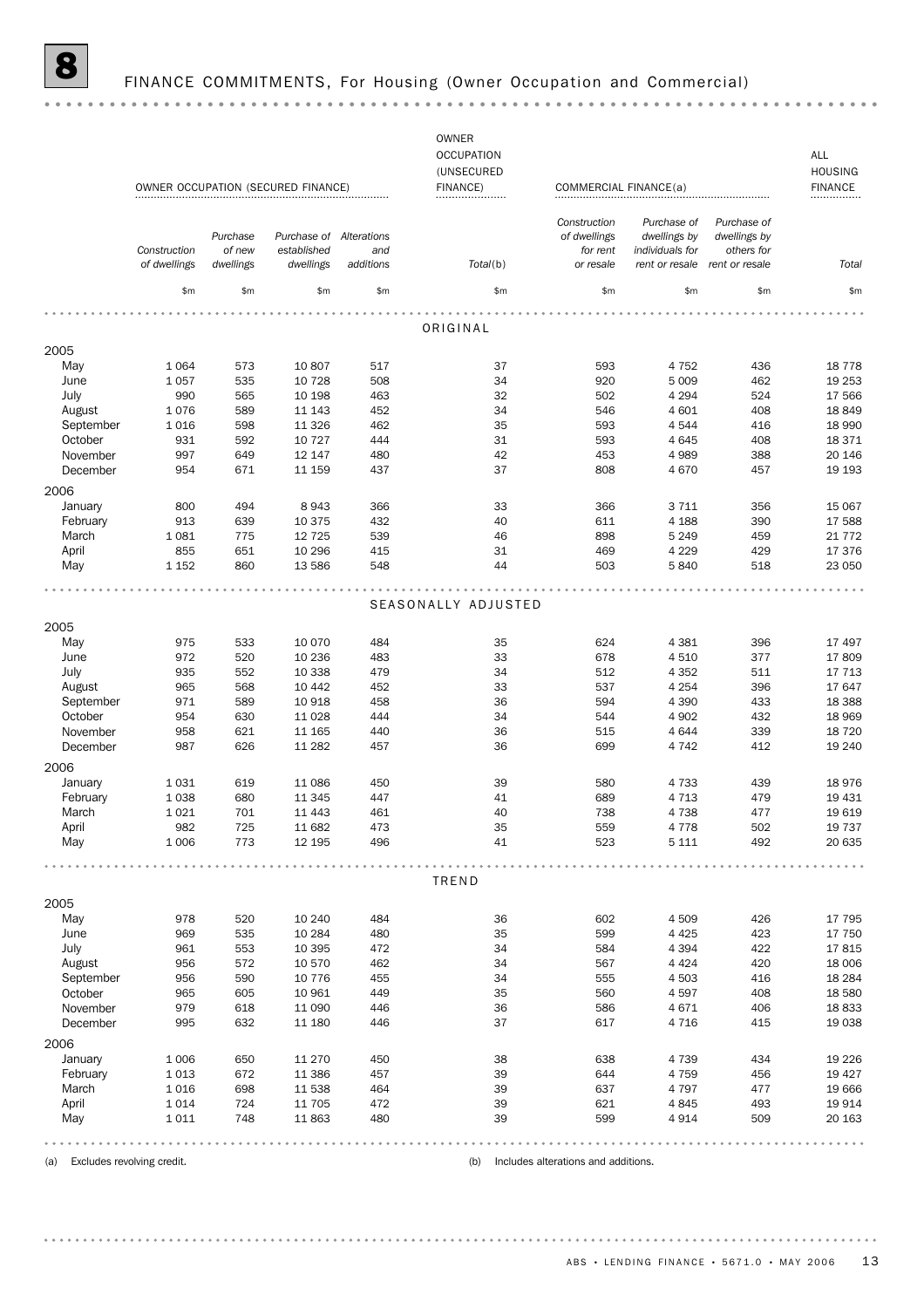FINANCE COMMITMENTS, For Motor Vehicles: Original

|           | PERSONAL FINANCE(a) |                |             |              |       | COMMERCIAL<br>FINANCE(a)<br> | <b>LEASE</b><br><b>FINANCE</b><br> | <b>ALL VEHICLE</b><br><b>FINANCE</b><br> |
|-----------|---------------------|----------------|-------------|--------------|-------|------------------------------|------------------------------------|------------------------------------------|
|           | New motor           | Used motor     |             | Other        |       |                              |                                    |                                          |
|           | cars and            | cars and       |             | motor        |       |                              |                                    |                                          |
|           | station wagons      | station wagons | Motorcycles | vehicles     | Total | Total                        | Total                              | <b>Total</b>                             |
| Month     | \$m                 | $\mathsf{m}$   | \$m\$       | $\mathsf{m}$ | \$m\$ | \$m                          | \$m\$                              | \$m                                      |
|           |                     |                |             |              |       |                              |                                    |                                          |
| 2005      |                     |                |             |              |       |                              |                                    |                                          |
| May       | 312                 | 477            | 25          | 35           | 848   | 624                          | 276                                | 1747                                     |
| June      | 323                 | 476            | 24          | 36           | 859   | 753                          | 305                                | 1917                                     |
| July      | 288                 | 442            | 22          | 34           | 786   | 610                          | 263                                | 1659                                     |
| August    | 318                 | 521            | 29          | 38           | 906   | 690                          | 278                                | 1874                                     |
| September | 301                 | 472            | 29          | 37           | 839   | 711                          | 267                                | 1818                                     |
| October   | 277                 | 417            | 31          | 34           | 760   | 615                          | 239                                | 1613                                     |
| November  | 310                 | 433            | 40          | 38           | 822   | 649                          | 260                                | 1730                                     |
| December  | 291                 | 388            | 37          | 34           | 749   | 655                          | 286                                | 1690                                     |
| 2006      |                     |                |             |              |       |                              |                                    |                                          |
| January   | 293                 | 417            | 34          | 34           | 777   | 506                          | 202                                | 1486                                     |
| February  | 288                 | 419            | 37          | 37           | 781   | 623                          | 221                                | 1625                                     |
| March     | 304                 | 456            | 41          | 39           | 840   | 754                          | 277                                | 1872                                     |
| April     | 224                 | 351            | 30          | 30           | 634   | 525                          | 217                                | 1376                                     |
| May       | 311                 | 441            | 38          | 40           | 829   | 707                          | 287                                | 1823                                     |
|           |                     |                |             |              |       |                              |                                    |                                          |

(a) Excludes revolving credit.

 $\alpha$  .  $\alpha$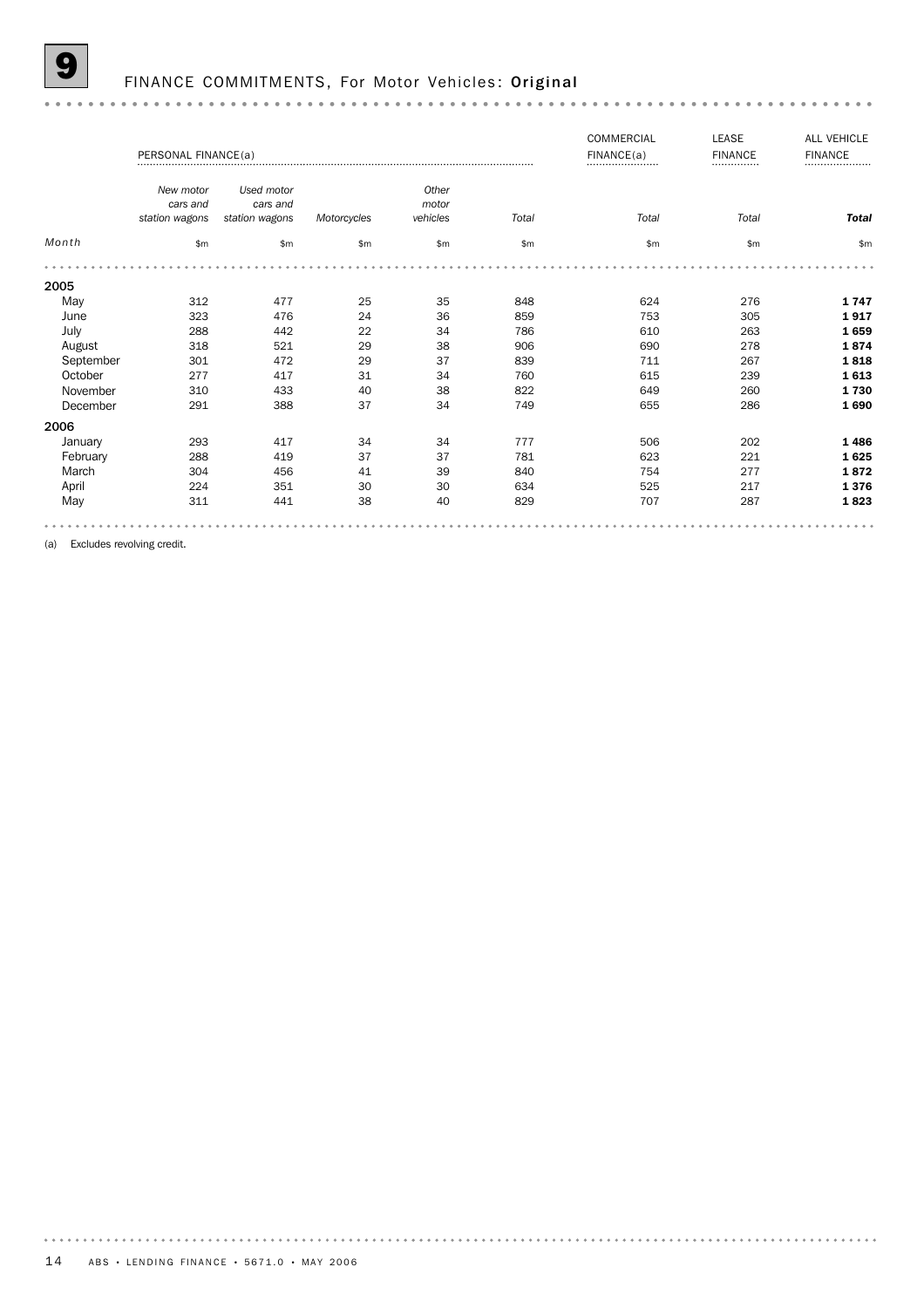|           | <b>MOTOR CARS</b><br>AND STATION<br><b>WAGONS</b><br> |       |            | <b>HEAVY</b><br><b>TRUCKS</b><br><b>LIGHT TRUCKS</b><br> |     | <b>OTHER</b><br><b>MOTOR</b><br><b>VEHICLES</b><br> | ALL VEHICLES   |              |
|-----------|-------------------------------------------------------|-------|------------|----------------------------------------------------------|-----|-----------------------------------------------------|----------------|--------------|
|           | New                                                   | Used  | <b>New</b> | Used                                                     | New | Used                                                | Total          | <b>Total</b> |
| Month     | \$m                                                   | \$m\$ | \$m        | \$m                                                      | \$m | \$m                                                 | \$m            | \$m          |
|           |                                                       |       |            |                                                          |     |                                                     |                |              |
| 2005      |                                                       |       |            |                                                          |     |                                                     |                |              |
| May       | 178                                                   | 41    | 24         | 5                                                        | 11  | 3                                                   | 13             | 276          |
| June      | 189                                                   | 45    | 27         | 10                                                       | 17  | 6                                                   | 10             | 305          |
| July      | 177                                                   | 39    | 12         | 11                                                       | 8   | 5                                                   | 10             | 263          |
| August    | 182                                                   | 44    | 14         | 11                                                       | 11  | 4                                                   | 11             | 278          |
| September | 179                                                   | 39    | 12         | 9                                                        | 13  | 5                                                   | 9              | 267          |
| October   | 154                                                   | 39    | 10         | 7                                                        | 19  | 4                                                   | 6              | 239          |
| November  | 168                                                   | 38    | 12         | 8                                                        | 17  | 4                                                   | 12             | 260          |
| December  | 197                                                   | 42    | 14         | 11                                                       | 11  | 6                                                   | 5              | 286          |
| 2006      |                                                       |       |            |                                                          |     |                                                     |                |              |
| January   | 135                                                   | 33    | 8          | 6                                                        | 11  | $\overline{4}$                                      | 5              | 202          |
| February  | 139                                                   | 38    | 13         | 7                                                        | 11  | $\overline{4}$                                      | 9              | 221          |
| March     | 185                                                   | 45    | 14         | 8                                                        | 15  | 4                                                   | $\overline{7}$ | 277          |
| April     | 137                                                   | 38    | 11         | 3                                                        | 21  | 2                                                   | 5              | 217          |
| May       | 176                                                   | 55    | 17         | 5                                                        | 24  | 4                                                   | 6              | 287          |
|           |                                                       |       |            |                                                          |     |                                                     |                |              |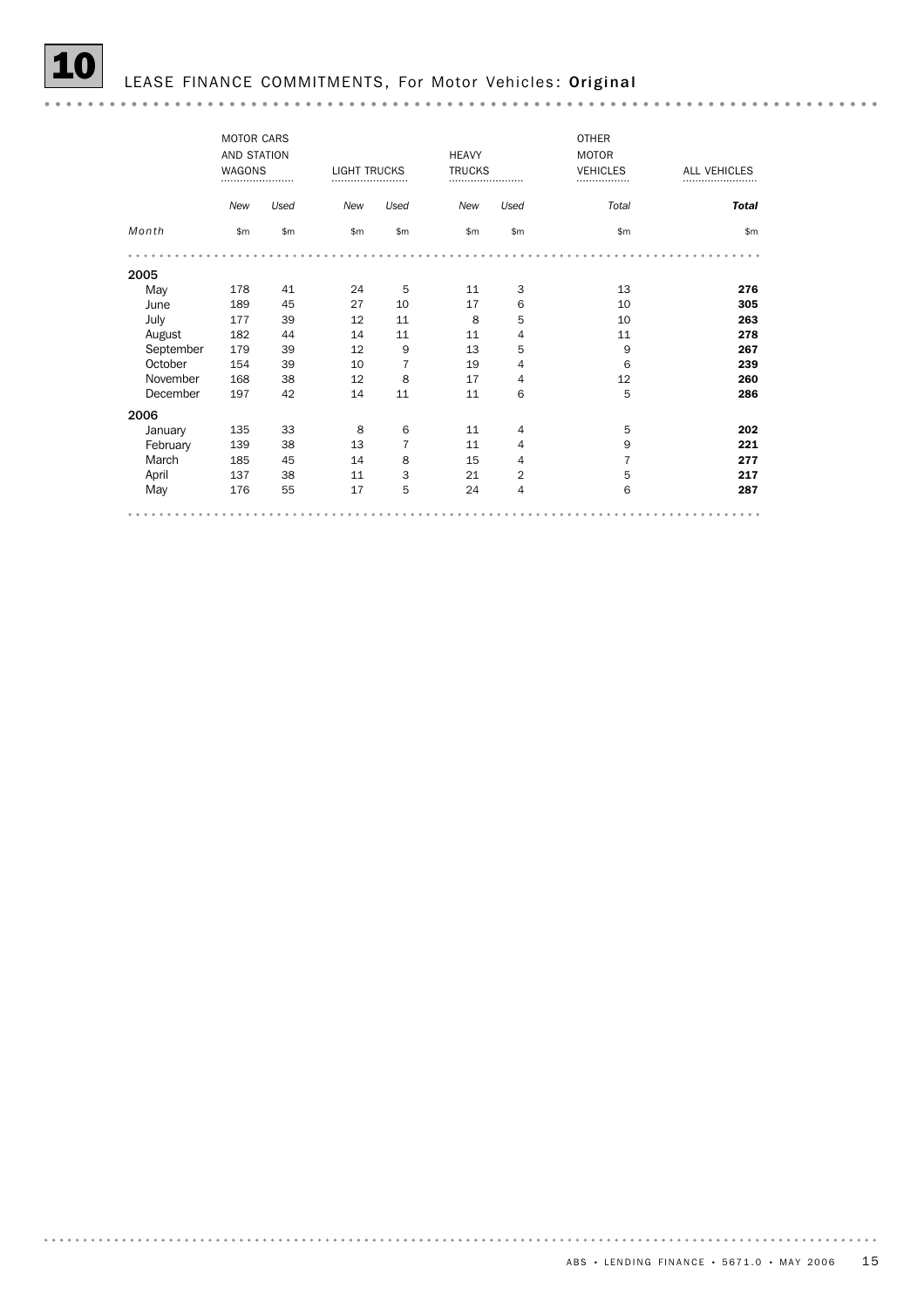

## COMMERCIAL AND LEASE FINANCE COMMITMENTS, For Plant and Equipment: Original

|           |                       |               |                          |                              | ALL PLANT AND |
|-----------|-----------------------|---------------|--------------------------|------------------------------|---------------|
|           | COMMERCIAL FINANCE(a) |               | <b>LEASE FINANCE</b><br> | <b>EQUIPMENT FINANCE</b><br> |               |
|           | Transport             | Other plant   |                          |                              |               |
|           | equipment(b)          | and equipment | Total                    | Total                        | <b>Total</b>  |
| Month     | \$m                   | \$m\$         | \$m                      | \$m                          | \$m\$         |
|           |                       |               |                          |                              |               |
| 2005      |                       |               |                          |                              |               |
| May       | 98                    | 439           | 538                      | 259                          | 796           |
| June      | 131                   | 866           | 997                      | 356                          | 1353          |
| July      | 92                    | 826           | 919                      | 290                          | 1 2 0 8       |
| August    | 83                    | 395           | 478                      | 276                          | 755           |
| September | 136                   | 396           | 532                      | 315                          | 847           |
| October   | 73                    | 682           | 756                      | 262                          | 1018          |
| November  | 79                    | 485           | 564                      | 255                          | 819           |
| December  | 253                   | 959           | 1 2 1 1                  | 327                          | 1538          |
| 2006      |                       |               |                          |                              |               |
| January   | 152                   | 688           | 840                      | 437                          | 1277          |
| February  | 72                    | 1528          | 1 600                    | 252                          | 1852          |
| March     | 161                   | 622           | 783                      | 328                          | 1 1 1 0       |
| April     | 94                    | 850           | 944                      | 213                          | 1 1 5 7       |
| May       | 87                    | 1098          | 1 1 8 5                  | 346                          | 1531          |
|           |                       |               |                          |                              |               |

(a) Excludes revolving credit. (b) Excludes motor vehicles (see tables 9 and 10).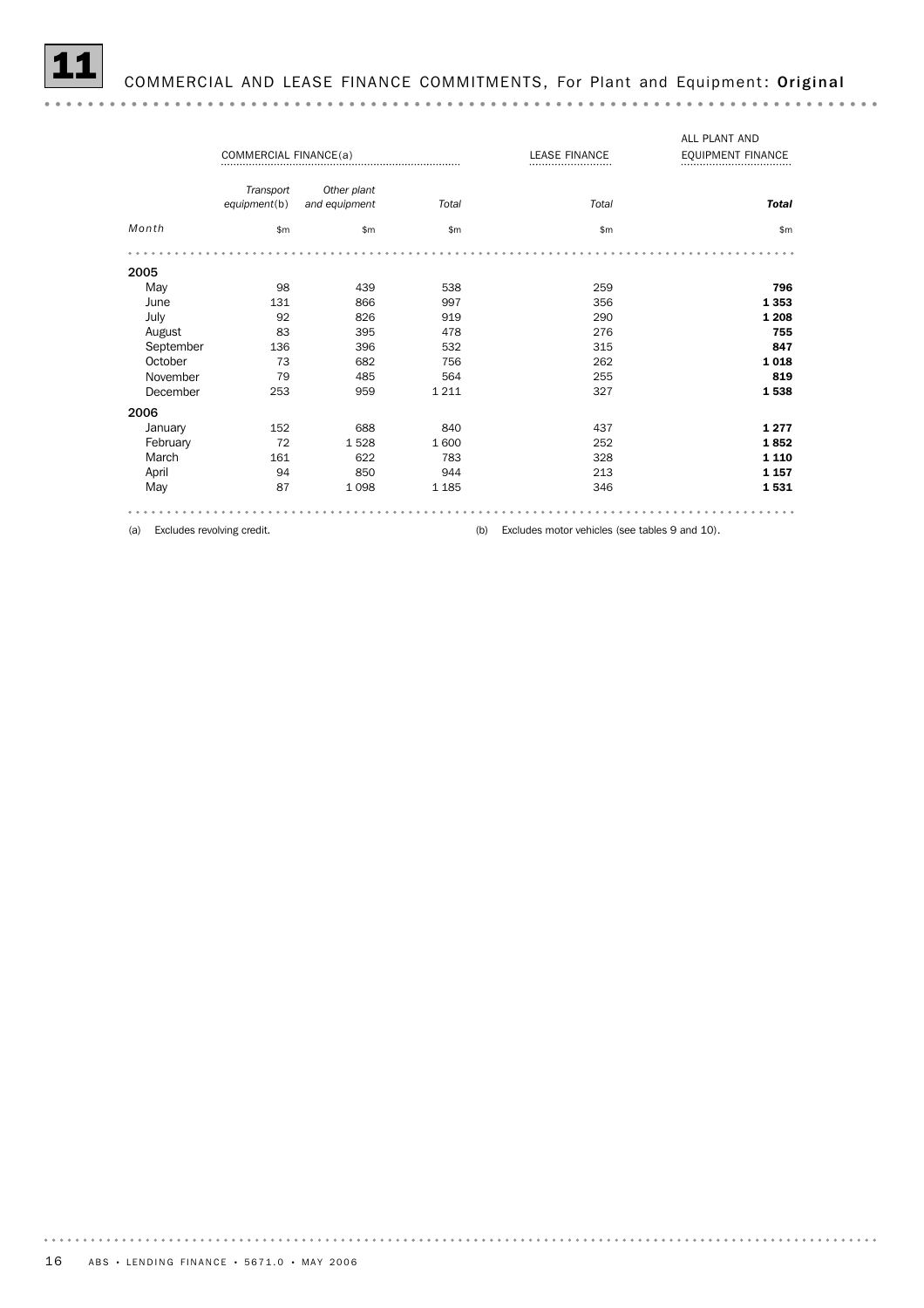

### LEASE FINANCE COMMITMENTS, For Plant and Equipment: Original

#### *Construction Agricultural Electronic Shop and machinery office furniture, and data earthmoving Office Other Transport fittings and Manufacturing and processing equipment*(a) *equipment equipment equipment equipment machines equipment goods Total Month* \$m \$m \$m \$m \$m \$m \$m \$m \$m 2005 May 7 33 17 20 64 55 16 47 **259** June 10 33 24 40 86 52 36 76 356 July 7 25 11 29 102 61 11 44 290 August 6 38 9 25 73 53 23 49 276 September 6 42 12 30 79 69 27 50 315 October 6 19 14 18 74 55 26 48 262 November 10 35 16 27 49 56 21 42 **255** December 11 50 14 21 71 76 27 57 **327** 2006 <table>\n<tbody>\n<tr>\n<th>January</th>\n<th>19</th>\n<th>33</th>\n<th>10</th>\n<th>20</th>\n<th>249</th>\n<th>51</th>\n<th>16</th>\n<th>38</th>\n<th>437</th>\n</tr>\n<tr>\n<td>February</td>\n<td>17</td>\n<td>38</td>\n<td>14</td>\n<td>12</td>\n<td>63</td>\n<td>46</td>\n<td>21</td>\n<td>41</td>\n<td>252</td>\n</tr>\n<tr>\n<td>March</td>\n<td>10</td>\n<td>68</td>\n<td>13</td>\n<td>1 February 17 38 14 12 63 46 21 41 **252** March 10 68 13 17 85 60 23 53 **328** April 12 24 10 10 55 46 12 43 **213** May 22 38 22 62 80 54 18 51 **346**

(a) Excludes motor vehicles (see tables 9 and 10).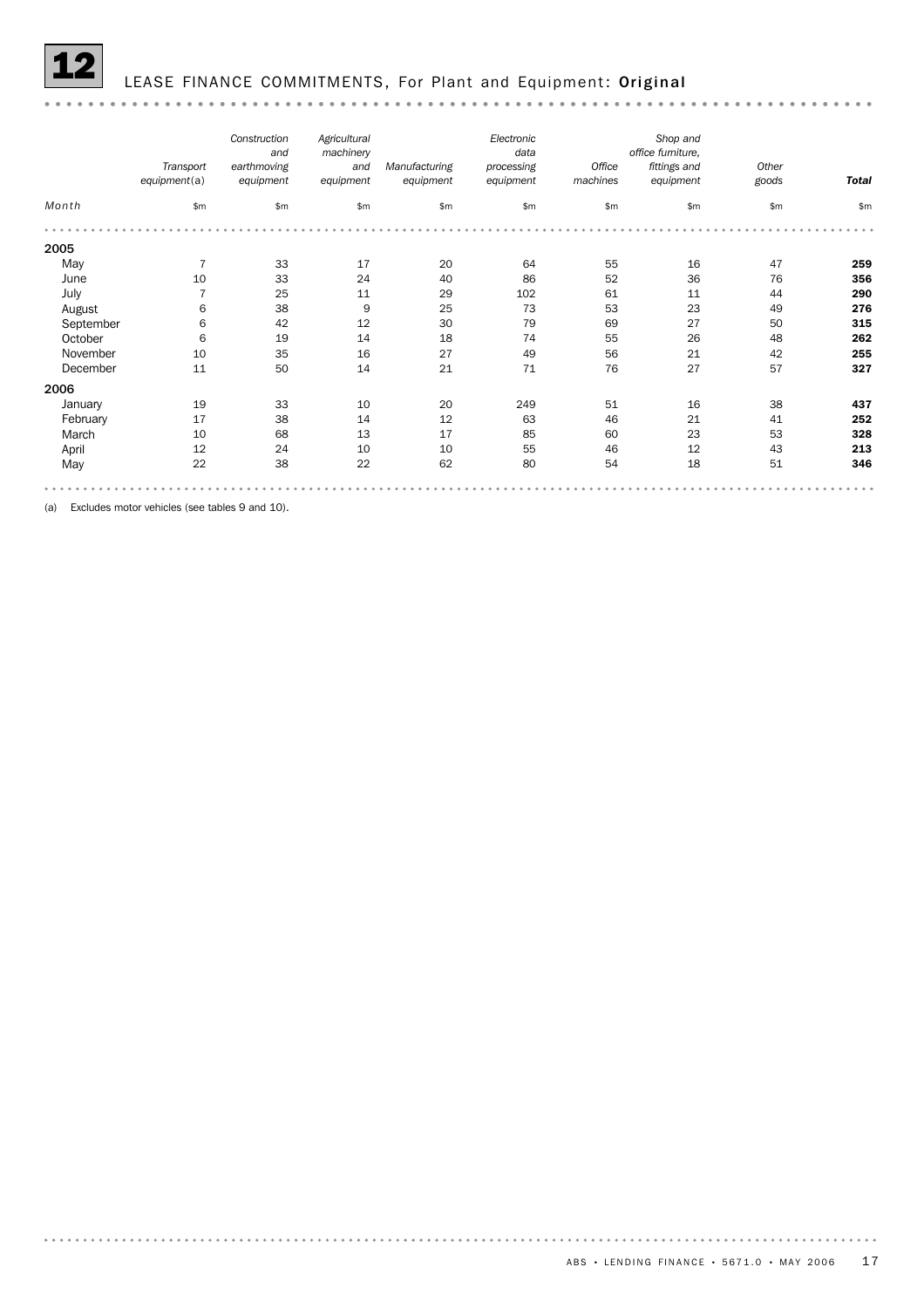## EXPLANATORY NOTES

| <b>INTRODUCTION</b> | <b>1</b> This publication presents statistics of finance commitments made by significant<br>lenders for the purposes of secured housing finance for owner occupation, other<br>personal finance, commercial finance and lease finance.                                                                                                                                                                                                                                                                                                                                                                                                                                                                                                                                            |
|---------------------|-----------------------------------------------------------------------------------------------------------------------------------------------------------------------------------------------------------------------------------------------------------------------------------------------------------------------------------------------------------------------------------------------------------------------------------------------------------------------------------------------------------------------------------------------------------------------------------------------------------------------------------------------------------------------------------------------------------------------------------------------------------------------------------|
|                     | <b>2</b> Secured bousing finance for owner occupation is secured finance to individuals for<br>the purchase or construction of dwellings for owner occupation, and for alterations and<br>additions to existing owner occupied dwellings. Refinancing involving a change of lender<br>is also included, while refinancing with the same lender is excluded from all estimates.                                                                                                                                                                                                                                                                                                                                                                                                    |
|                     | 3 Personal finance, other than secured housing finance for owner occupation, is<br>finance provided to individuals for their personal, non-business, use. Both fixed loans<br>and revolving credit finance are included.                                                                                                                                                                                                                                                                                                                                                                                                                                                                                                                                                          |
|                     | 4 Commercial finance is finance provided to individuals and corporations for business<br>or investment purposes, including for the construction or purchase of dwellings for<br>rental or resale. Fixed loans, revolving credit and commercial hire purchase are included.                                                                                                                                                                                                                                                                                                                                                                                                                                                                                                        |
|                     | 5 Lease finance includes finance and leverage leases. Operating lease finance statistics<br>are provided as spreadsheets on AusStats.                                                                                                                                                                                                                                                                                                                                                                                                                                                                                                                                                                                                                                             |
| SCOPE               | Finance commitments made by the following types of lenders are included:<br>6<br>■ Banks<br>Permanent building societies<br>Credit unions/cooperative credit societies<br>Life or general insurance companies<br>General government enterprises<br>Superannuation funds<br>Securitisers of mortgage assets (wholesale lenders) which provide funds to<br>borrowers through a retail intermediary (e.g. mortgage originators)<br>• Other Registered Financial Corporations. (RFCs).                                                                                                                                                                                                                                                                                                |
| COVERAGE            | The statistics cover all bank commitments, and all commitments for secured housing<br>7<br>finance for owner occupation made by permanent building societies. Of the remaining<br>commitments, the largest lenders for each of secured housing finance for owner<br>occupation, other personal finance, commercial finance and lease finance are covered, so<br>that when calculated separately for each of the four broad categories of purpose finance,<br>at least 95% of Australia-wide finance commitments and at least 90% of each state's<br>finance commitments are covered. While many lenders other than banks are not<br>covered, at least 70% coverage is maintained for all published lender types (including the<br>Other Lenders series and Other Lessors series). |
|                     | An annual collection is conducted to maintain and update the survey coverage. New<br>8<br>lenders are included as their lending for any of the four categories of finance becomes<br>sufficiently large.                                                                                                                                                                                                                                                                                                                                                                                                                                                                                                                                                                          |
|                     | From June 2001, the statistics for:<br>9<br>• secured housing finance for owner occupation cover all commitments by banks and<br>permanent building societies, and commitments by all other lenders which provided<br>more than \$50m for housing finance in 2000<br>personal finance cover all commitments by banks, and commitments by all other<br>lenders which provided more than \$96m for personal finance in 2000.                                                                                                                                                                                                                                                                                                                                                        |
|                     | <b>10</b> From June 2002, the statistics for:<br>commercial finance cover all commitments by banks, and commitments by all other<br>lenders which provided more than \$484m for commercial finance in 2001<br>Lease finance cover all commitments by banks, and commitments by all other<br>lenders which provided funds of more than \$31m for lease finance in 2001.                                                                                                                                                                                                                                                                                                                                                                                                            |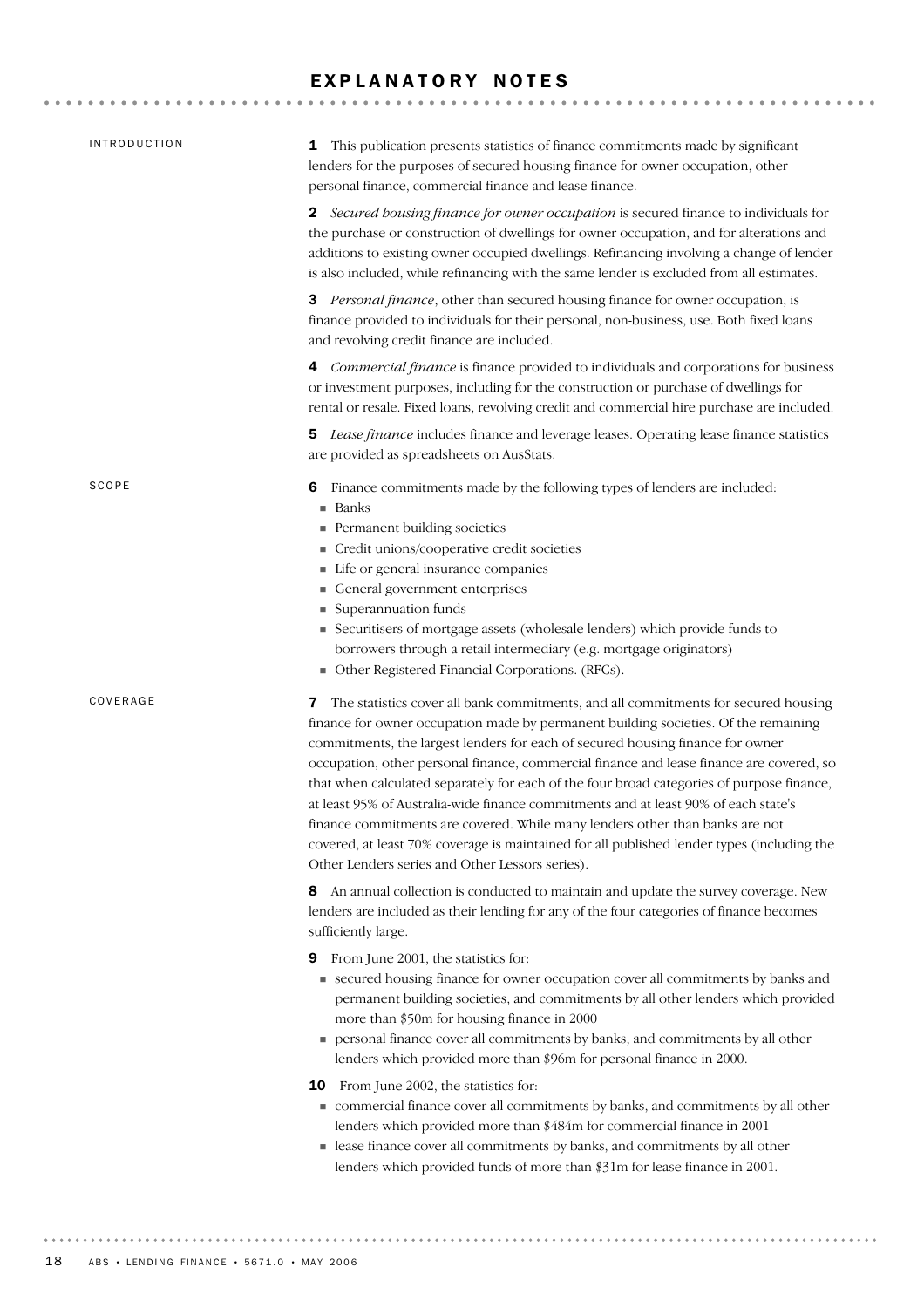## E X P L A N A T O R Y N O T E S *continued*

| COVERAGE continued  | 11 Additional smaller lenders are also covered where it is necessary to maintain<br>collection coverage (as specified in paragraph 7).                                                                                                                                                                                                                                                                                                                                                                                                                                                                                                                                                                                                                                                                          |
|---------------------|-----------------------------------------------------------------------------------------------------------------------------------------------------------------------------------------------------------------------------------------------------------------------------------------------------------------------------------------------------------------------------------------------------------------------------------------------------------------------------------------------------------------------------------------------------------------------------------------------------------------------------------------------------------------------------------------------------------------------------------------------------------------------------------------------------------------|
| SOURCES             | 12 For banks, credit cooperatives, building societies and RFCs, the statistics in this<br>publication are currently derived from returns submitted to the Australian Prudential<br>Regulation Authority (APRA). The Financial Sector (Collection of Data) Act 2001<br>facilitates the collection of statistical data from the financial sector, with APRA established<br>as the central point for collection of both prudential and statistical data. In October 2001,<br>APRA implemented new reporting forms for building societies and credit cooperatives.<br>New reporting forms were implemented for banks in March 2002, and for RFCs in March<br>2003. APRA commenced collecting loan commitments data from banks, credit<br>cooperatives, building societies in July 2002 and from RFCs in March 2003. |
|                     | 13 Secured housing finance commitments for owner-occupied housing from banks,<br>building societies and credit cooperatives are derived from form ARF 392.0 Housing<br>Finance collected by APRA. Personal finance commitments from these lenders are<br>sourced from the ARF 394.0 Personal Finance. Commercial finance commitments from<br>these lenders are sourced from the ARF 391.0 Commercial Finance and from the ARF<br>394.0 Personal Finance for fixed loans for personal investment purposes. Lease finance<br>commitments are sourced from the ARF 393.0 Lease Finance.                                                                                                                                                                                                                            |
|                     | 14 Finance commitments for RFCs are collected on the RRF 391.0 Commercial Finance<br>(commercial finance commitments), RRF 392.0 Housing Finance (secured housing<br>finance commitments for owner-occupied housing), RRF 393.0 Lease Finance (lease<br>finance commitments) and RRF 394.0 Personal Finance (personal finance commitments<br>and commercial finance commitments).                                                                                                                                                                                                                                                                                                                                                                                                                               |
|                     | <b>15</b> Electronic versions of the forms and instructions for ADIs are available on the APRA<br>web site at<br><http: revised-authorised-deposit-taking-institution-adi-re<br="" statistics="" www.apra.gov.au="">porting-requirements.cfm&gt;. For RFCs, these are available at:<br/><http: rfc="" www.apra.gov.au=""></http:>.</http:>                                                                                                                                                                                                                                                                                                                                                                                                                                                                      |
|                     | All other institutions, including securitisation vehicles, are collected directly by the<br>16<br>ABS.                                                                                                                                                                                                                                                                                                                                                                                                                                                                                                                                                                                                                                                                                                          |
| <b>REVISIONS</b>    | Revisions to previously published statistics are included in the publication as they<br>17<br>occur.                                                                                                                                                                                                                                                                                                                                                                                                                                                                                                                                                                                                                                                                                                            |
|                     | 18 Changes in the classification of lenders (e.g. the conversion of a permanent<br>building society to a bank) are reflected in the Lender series from the month of the<br>change. Data for earlier periods for such lenders are not reclassified. Details of the<br>establishment of new banks are published in the Reserve Bank of Australia's monthly<br>Bulletin in the section on Technical Notes to Tables.                                                                                                                                                                                                                                                                                                                                                                                               |
| SEASONAL ADJUSTMENT | Seasonal adjustment is a means of removing the estimated effects of normal<br>19<br>seasonal variation and 'trading day effects'. A 'trading day effect' reflects the varying<br>amounts of activity on different days of the week and the different number of days of the<br>week in any month (i.e. the number of Sundays, Mondays, etc.). This effect may be partly<br>caused by the reporting practices of the lenders. Adjustment is also made for Easter<br>which may affect the March and April estimates differently. Trading day effects are<br>removed from the original estimates prior to the seasonal adjustment process. Seasonal<br>adjustment does not remove the effect of irregular or non-seasonal influences (e.g. a<br>change in interest rates) from the seasonally adjusted series.      |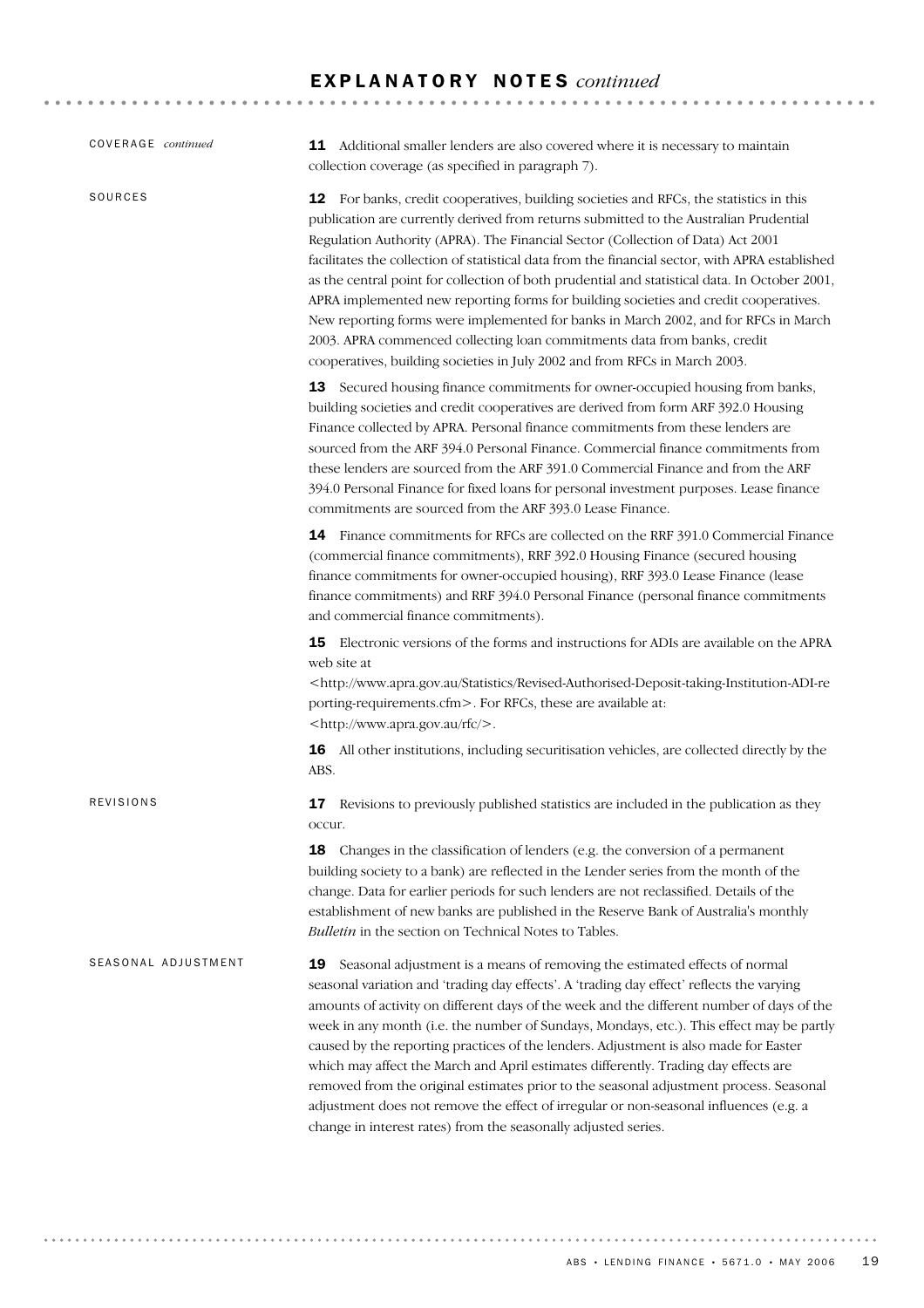## E X P L A N A T O R Y N O T E S *continued*

| SEASONAL ADJUSTMENT<br>continued | <b>20</b> The lending finance series uses a concurrent seasonal adjustment methodology to<br>derive the seasonal adjustment factors. This means that original estimates available at the<br>current reference month are used to estimate seasonal factors for the current and<br>previous months. As a result of this methodology, the seasonally adjusted and trend<br>estimates for earlier periods can be revised each month. However, in most instances, the<br>only noticeable revisions will be to the previous month and the same month a year ago.                                                                                                                                                                                                                                                                                                                                                                                                                                                                                                                                                                                                                                                                                                                                  |
|----------------------------------|---------------------------------------------------------------------------------------------------------------------------------------------------------------------------------------------------------------------------------------------------------------------------------------------------------------------------------------------------------------------------------------------------------------------------------------------------------------------------------------------------------------------------------------------------------------------------------------------------------------------------------------------------------------------------------------------------------------------------------------------------------------------------------------------------------------------------------------------------------------------------------------------------------------------------------------------------------------------------------------------------------------------------------------------------------------------------------------------------------------------------------------------------------------------------------------------------------------------------------------------------------------------------------------------|
| TREND ESTIMATES                  | 21 Smoothing seasonally adjusted series reduces the impact of the irregular<br>component of the seasonally adjusted series and creates trend estimates. These trend<br>estimates are derived by applying a 13 term Henderson-weighted moving average to all<br>but the last six months of the respective seasonally adjusted series. Trend series are<br>created for the last six months by applying surrogates of the Henderson moving average<br>to the seasonally adjusted series. For further information, refer to Information Paper: A<br>Guide to Interpreting Time Series-Monitoring Trends: An Overview (cat. no. 1349.0) or<br>contact the Assistant Director, Time Series Analysis on Canberra (02) 6252 6345 or by<br>email at <timeseries@abs.gov.au>.</timeseries@abs.gov.au>                                                                                                                                                                                                                                                                                                                                                                                                                                                                                                 |
|                                  | 22 While the smoothing technique described in paragraph 16 enables trend estimates<br>to be produced for the latest few months, it does result in revisions to the trend<br>estimates as new data become available. Generally, revisions become smaller over time<br>and, after three months, usually have a negligible impact on the series. Changes in the<br>original data and re-estimation of seasonal factors may also lead to revisions to the trend.                                                                                                                                                                                                                                                                                                                                                                                                                                                                                                                                                                                                                                                                                                                                                                                                                                |
| EFFECTS OF ROUNDING              | 23 Where figures have been rounded, discrepancies may occur between sums of the<br>component items and totals. Percentage changes in this publication have been derived<br>from unrounded data.                                                                                                                                                                                                                                                                                                                                                                                                                                                                                                                                                                                                                                                                                                                                                                                                                                                                                                                                                                                                                                                                                             |
| ABS DATA AVAILABLE ON<br>REQUEST | Estimates for months prior to those shown in this publication and more detailed<br>24<br>series can be purchased in spreadsheet format from the Australian Bureau of Statistics<br>(ABS) web site. For more information, contact the ABS National Information and<br>Referral Service on 1300 135 070.                                                                                                                                                                                                                                                                                                                                                                                                                                                                                                                                                                                                                                                                                                                                                                                                                                                                                                                                                                                      |
| RELATED PUBLICATIONS             | Users may also wish to refer to the following ABS releases:<br>25<br>Housing Finance, Australia (cat. no. 5609.0)<br>Assets and Liabilities of Australian Securitisers (cat. no. 5232.0.0.55.001)<br>Building Approvals, Australia (cat. no. 8731.0)<br>Dwelling Unit Commencements, Australia, Preliminary (cat. no. 8750.0) - issued<br>monthly<br>Private New Capital Expenditure and Expected Expenditure, Australia<br>(cat. no. 5625.0)<br>Sales of New Motor Vehicles, Australia Electronic Publication (cat. no. 9314.0).<br><b>26</b> In addition, the Reserve Bank of Australia (RBA) produces the monthly <i>Reserve</i><br>Bank of Australia Bulletin, the tables of which are available on the RBA web site<br><http: www.rba.gov.au="">. The Australian Prudential Regulation Authority (APRA) also<br/>publishes a range of finance statistics on its web site <http: www.apra.gov.au="">.<br/>27 Current publications produced by the ABS are listed in the Catalogue of<br/>Publications and Products (cat. no. 1101.0). The Catalogue is available from any ABS<br/>office or the ABS web site <http: www.abs.gov.au="">. The ABS also issues a daily Release<br/>Advice on the web site which details products to be released in the week ahead.</http:></http:></http:> |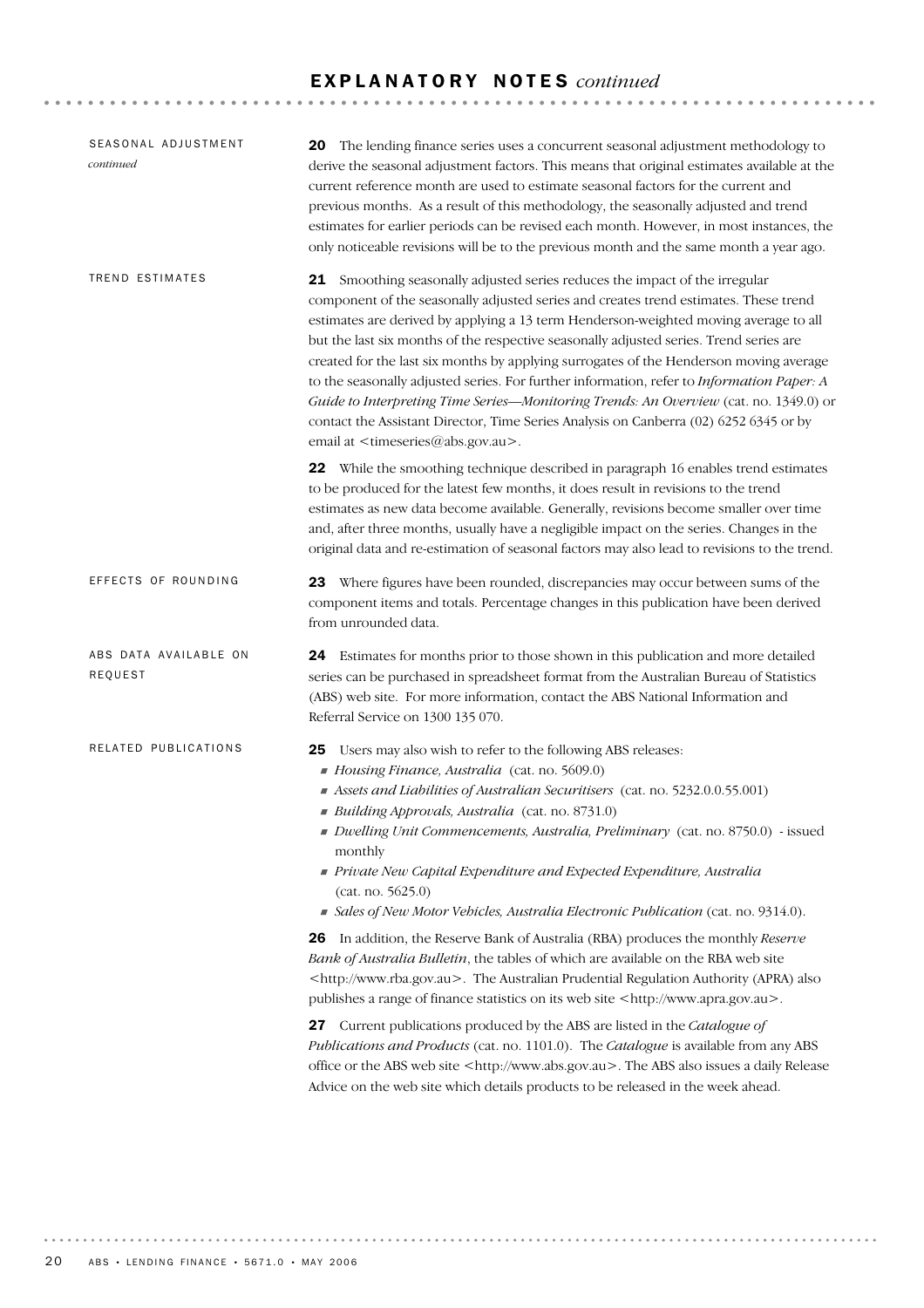### GLOSSARY

| Agricultural machinery and<br>equipment    | Includes tractors, tillage implements, seeding, planting and fertilising equipment,<br>agricultural mowers, harvesters, etc.                                                                                                                                                                                                                                    |
|--------------------------------------------|-----------------------------------------------------------------------------------------------------------------------------------------------------------------------------------------------------------------------------------------------------------------------------------------------------------------------------------------------------------------|
| Alterations and additions                  | Comprises all structural and non-structural changes which are integral to the functional<br>and structural design of a dwelling. Examples are garages, carports, pergolas, reroofing,<br>recladding, etc. Alterations and additions do not include swimming pools, ongoing<br>repairs, or maintenance and home improvements which do not involve building work. |
| Commitment                                 | Is a firm offer of finance. It either has been, or is normally expected to be, accepted.<br>Commitments accepted and cancelled in the same month are included. Commitments to<br>non-residents are excluded.                                                                                                                                                    |
| Construction and earth moving<br>equipment | Includes concrete mixers and pumpers, dozers, graders, mobile cranes, crawler tractors,<br>dumpers, road rollers, earth packers, scarifiers, rippers, etc.                                                                                                                                                                                                      |
| Construction of dwellings                  | Comprises commitments made to individuals to finance, by way of progress payments,<br>the construction of owner occupied dwellings.                                                                                                                                                                                                                             |
| Debt consolidation                         | For personal finance, comprises commitments whose principle purpose is to consolidate<br>and pay out amounts owing by the borrower to third parties.                                                                                                                                                                                                            |
| Dwelling                                   | Is a single self-contained place of residence such as a detached or semidetached house, a<br>terrace house, a flat, home unit, town house, etc. which includes bathing and cooking<br>facilities.                                                                                                                                                               |
| Electronic data processing<br>equipment    | Includes computers, computer peripherals, data entry devices, word processing<br>machines, etc.                                                                                                                                                                                                                                                                 |
| <b>Established dwelling</b>                | Is a dwelling that has been completed for 12 months or more prior to the lodgement of a<br>loan application, or has been previously occupied.                                                                                                                                                                                                                   |
| Finance lease                              | Refers to the leasing or hiring of tangible assets under an agreement, other than a hire<br>purchase agreement, which substantially transfers from the lessor to the lessee all the<br>risks and benefits incident to ownership of the asset without transferring the legal<br>ownership.                                                                       |
| Fixed loans                                | Generally involve:<br>a commitment for a fixed amount for a fixed period for a specific purpose<br>a schedule of repayments over a fixed period<br>repayments which reduce the liability of the borrower but do not act to make further<br>finance available.                                                                                                   |
| Heavy trucks                               | Comprises all vehicles with a gross combination mass rating in excess of 3.5 tonnes,<br>including prime movers registered without trailers.                                                                                                                                                                                                                     |
| Light trucks                               | Comprises vehicles constructed primarily for the carriage of goods which do not exceed<br>3.5 tonnes gross vehicle mass such as utilities, panel vans, trucks, cab-chassis, forward<br>control vans and four-wheel drives used to carry goods.                                                                                                                  |
| Manufacturing equipment                    | Includes all plant and equipment used in the manufacture of goods except motor<br>vehicles such as forklifts, work trucks and tractors.                                                                                                                                                                                                                         |
| Motor cars and station wagons              | Includes cars, station wagons, four-wheel drive and forward control passenger vehicles<br>with up to nine seats (including the driver).                                                                                                                                                                                                                         |
| Motorcycles                                | Includes two and three wheeled motorcycles and mopeds, scooters and motorcycles<br>with side cars.                                                                                                                                                                                                                                                              |
| New dwelling                               | Is a dwelling that has been completed within 12 months of the lodgement of a loan<br>application, and the borrower will be the first occupant.                                                                                                                                                                                                                  |
| Office machines                            | Includes telephone systems (including PABX equipment), facsimile machines, cash<br>registers, photocopiers, etc.                                                                                                                                                                                                                                                |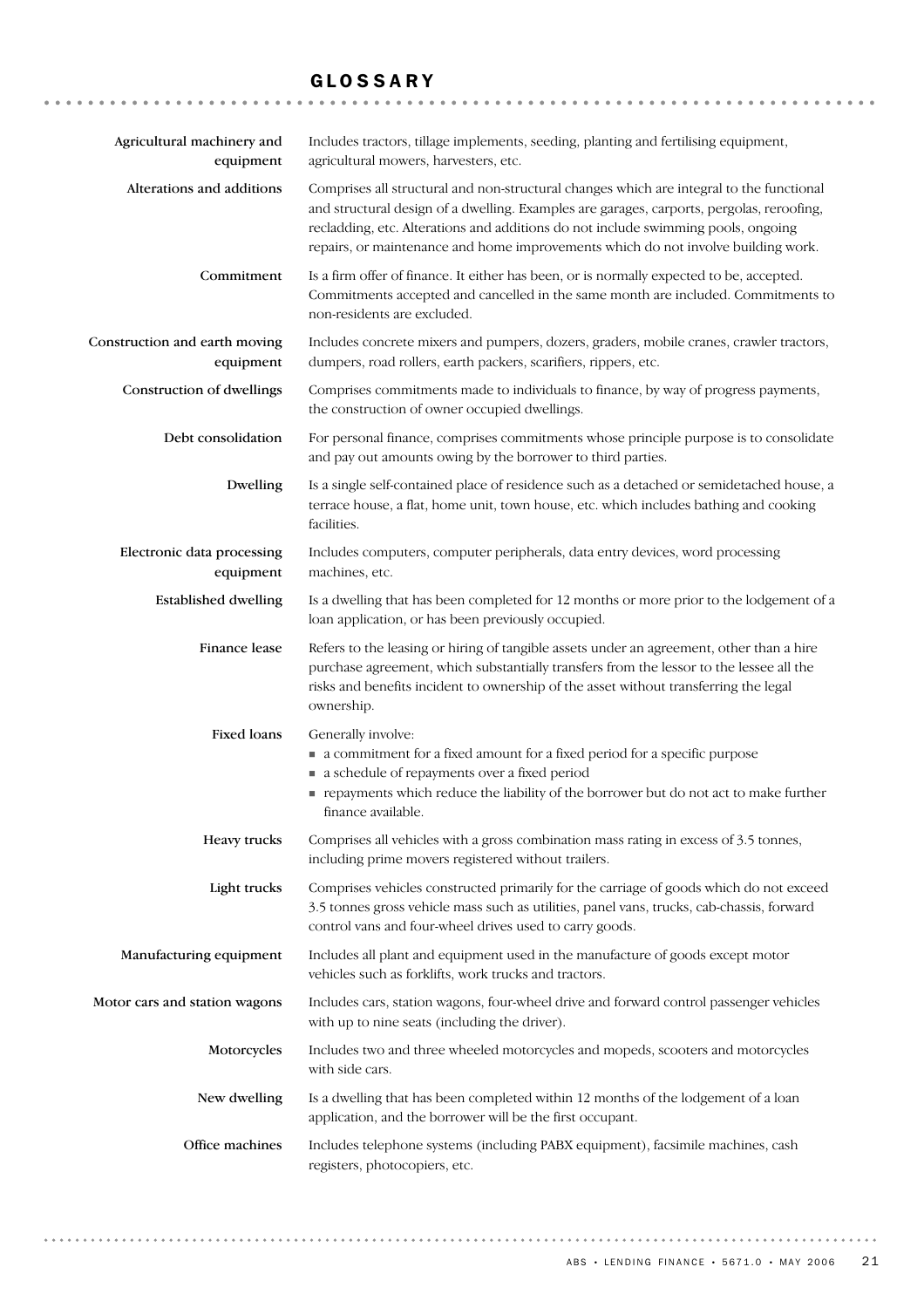# GLOSSARY *continued*

| Purpose                                | Of the loan is that specified by the borrower. Where possible multiple purpose loans are<br>split and each component is reported in the appropriate purpose category. Otherwise<br>the whole loan is classified to the major purpose.                                                                                                                                                                                                                                                                                                                                                   |
|----------------------------------------|-----------------------------------------------------------------------------------------------------------------------------------------------------------------------------------------------------------------------------------------------------------------------------------------------------------------------------------------------------------------------------------------------------------------------------------------------------------------------------------------------------------------------------------------------------------------------------------------|
| Refinancing                            | For personal and commercial finance, represents a commitment to refinance an existing<br>loan. For secured housing finance, only those loans where the refinancing lender is not<br>the original lender and the security is unchanged are included. The refinancing of a loan<br>to fund a change of residence is treated as a new lending commitment.                                                                                                                                                                                                                                  |
| Revolving credit                       | Generally has the following characteristics:<br>a commitment for a credit or borrowing limit is given for a specific period after which<br>the commitment is reviewed<br>• the extent of the borrowing used at any time during the period may be for any amount<br>up to the authorised limit<br>repayments (other than of charges and interest) made during the period reduce the<br>extent of the borrowing used and thereby increase the amount of unused credit<br>available up to the authorised limit. Examples include credit cards, lines of credit and<br>approved overdrafts. |
| Secured credit limits                  | Includes overdrafts, lines of credit, credit cards, etc. backed by a mortgage or other<br>assets owned by the borrower.                                                                                                                                                                                                                                                                                                                                                                                                                                                                 |
| Secured housing finance                | Comprises all secured commitments to individuals for the construction or purchase of<br>dwellings for owner occupation, regardless of type of security. Commitments for housing<br>that will be occupied by persons other than the owner(s) are excluded.                                                                                                                                                                                                                                                                                                                               |
| Total credit limits at end of<br>month | Comprises total approved credit limits available at the end of the reference month. In<br>principle, this can be derived by adding new and increased lending commitments during<br>the month less cancellations and reductions of credit limits during the month to the<br>balance of credit limits at the end of the previous month. In practice, however, revisions<br>and other adjustments (such as the transfer of an existing fixed credit facility) will mean<br>that such a derivation is inexact.                                                                              |
| Wholesale finance                      | Comprises finance for the purchase of goods by retailers and wholesalers.                                                                                                                                                                                                                                                                                                                                                                                                                                                                                                               |